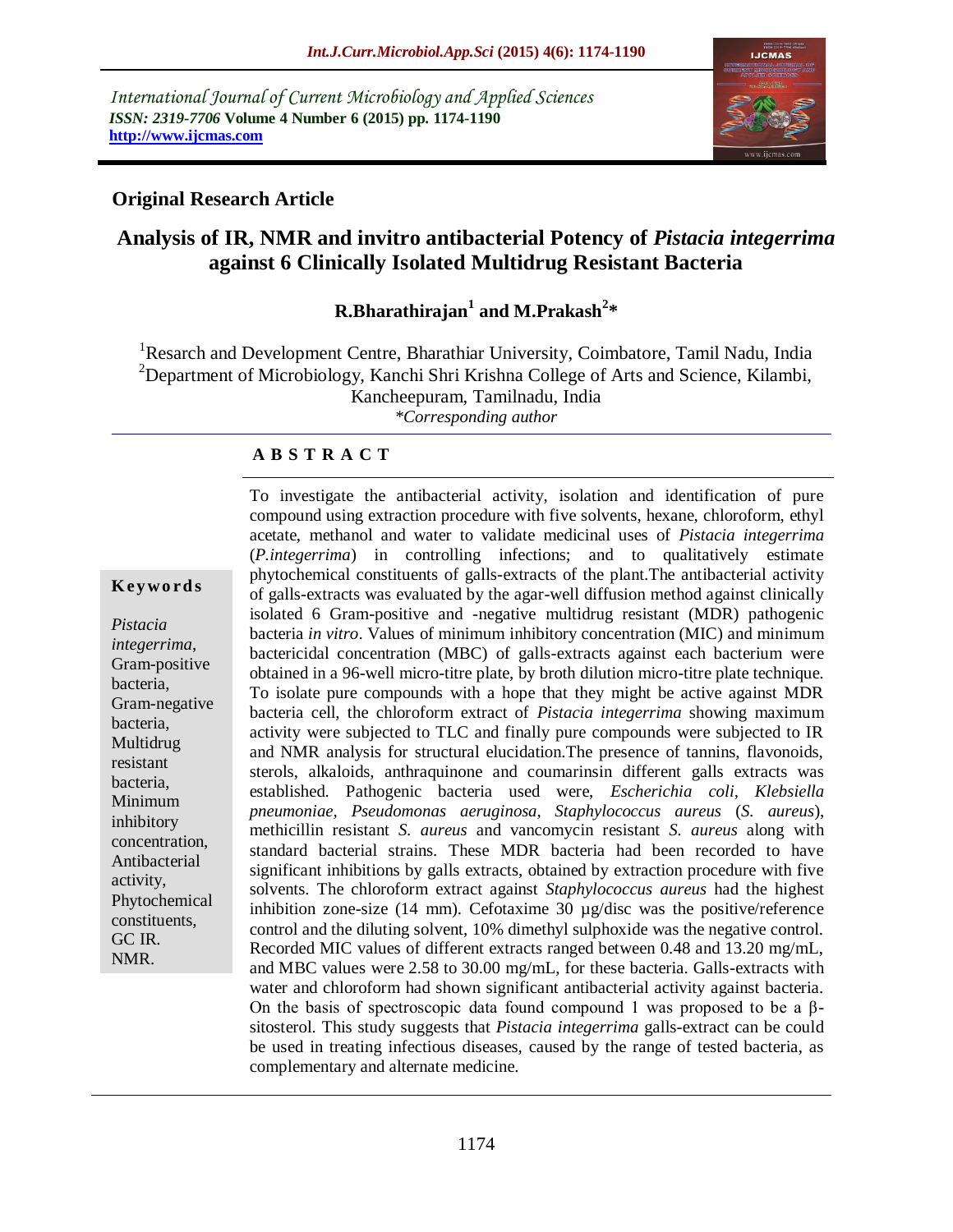# **Introduction**

Presently in developing countries, synthetic drugs are not only expensive and inadequate for the treatment of disease but are often adulterated and show side effects (Shariff ZU. 2001). So there is a need to search for plants of medicinal value. Throughout history, plants have provided human with an essential source of medicine (Foster. 1999).The World Health Organization estimated that about an 80% population of developing countries relies on traditional medicines, mostly plant drugs, for their primary health care needs(WHO 2008, and Loeraa JA, *et al*., 2007). Particularly in rural India, uses of raw plant products as well as some concoction of plant products in Ayurvedic medicines are sought after to a great proportion, because of cheap availability, and in urban areas too those are increasingly popular for cultural nuances that exist(De Silva T, *et al*., 2009).In ethnobotanical literature of India, several hundreds of plants are known to have the potential to treat many diseases and one of those popular ones *Pistacia integerrima* (*P.integerrima*).

*Pistacia integerrima* belonging to family Anacardiaceaeis a native to Asia widely distributed in south Alpine Himalayas, Pakistan, Afghanistan. Growing at an altitude of 800-1900 m (Pant S, *et al*., 2010). It is an important medicinal plant and is used as anti-inflammatory, antidiabetic agent, a blood purifier, a remedy for gastrointestinal disorders and as a expectorant. In India it is used as an herbal remedy for aliments such as cough, asthma, fever, vomiting and diarrhea (Pant S, *et al*., 2010 and Uddin G, *et al*., 2012).it is hepatoprotective (Uddin G, *et al*., 2011). Galls in combination of other drugs are also used against snake bite and scorpion sting (Ahmad S, *et al*., 2010); and Galls possess antimicrobial property (Uddin G, *et al*., 2012).

Possess antiviral property (Mutail C, *et al*., DOI;4172).Stem resin is used in wounds healing (Hussain F, *et al*., 2007).Leaves are used as fodder for cattle (Jan S, *et al*., 2008).

Infections with both Gram-positive (GP) and Gram-negative (GN) bacteria have clinically become intractable, slowly, due to the emergence of multidrug resistant (MDR) strains. Among GP pathogens, strains of *Staphylococcus aureus* (*S. aureus*), methicillin resistant *S. aureus* (MRSA) and vancomycin resistant *S. aureus* (VRSA), strains of *Enterococcus* sp. are noteworthy (Dubey D,*et al*., 2012).Moreover, GN bacteria, *Acinetobacter* sp., *Klebsiella pneumoniae* (*K. pneumoniae*), *Citrobacter freundii* (*C. freundii*), *Escherichia coli* (*E. coli*) and *Pseudomonas aeruginosa* (*P. aeruginosa*) are commonly found as pathogens of urinary tract; while *E. coli, K. pneumoniae,* are pathogens of gastrointestinal tract. Presently, these pathogens are too MDR, recorded in several reports (Dubey, *et al*., 2012).

The resistance of pathogenic bacteria to antibiotics is of high clinical concern. Rather the concept of the control of drug resistance is a matter of clairvoyance for dovetailed antimicrobials today. A suitable epitome is the superbug, multidrug resistant (MDR) *S. aureus* in the human health domain worldwide, as its different strains or rather incarnations have generated β-lactamase activities in degrading all sorts of penicillin derived antibiotics, in addition to resistance to other groups/generations of antibiotics (Clarke CR. 2006).Multidrug resistance of *Staphylococcus, Pseudomonas, Escherichia* and a few more pathogenic bacteria to a wide range of antibiotics has been reported to have been due to non-prudent uses of same antibiotics against infections of foodand pet-animals worldwide(Middleton J,*et al*., 2005).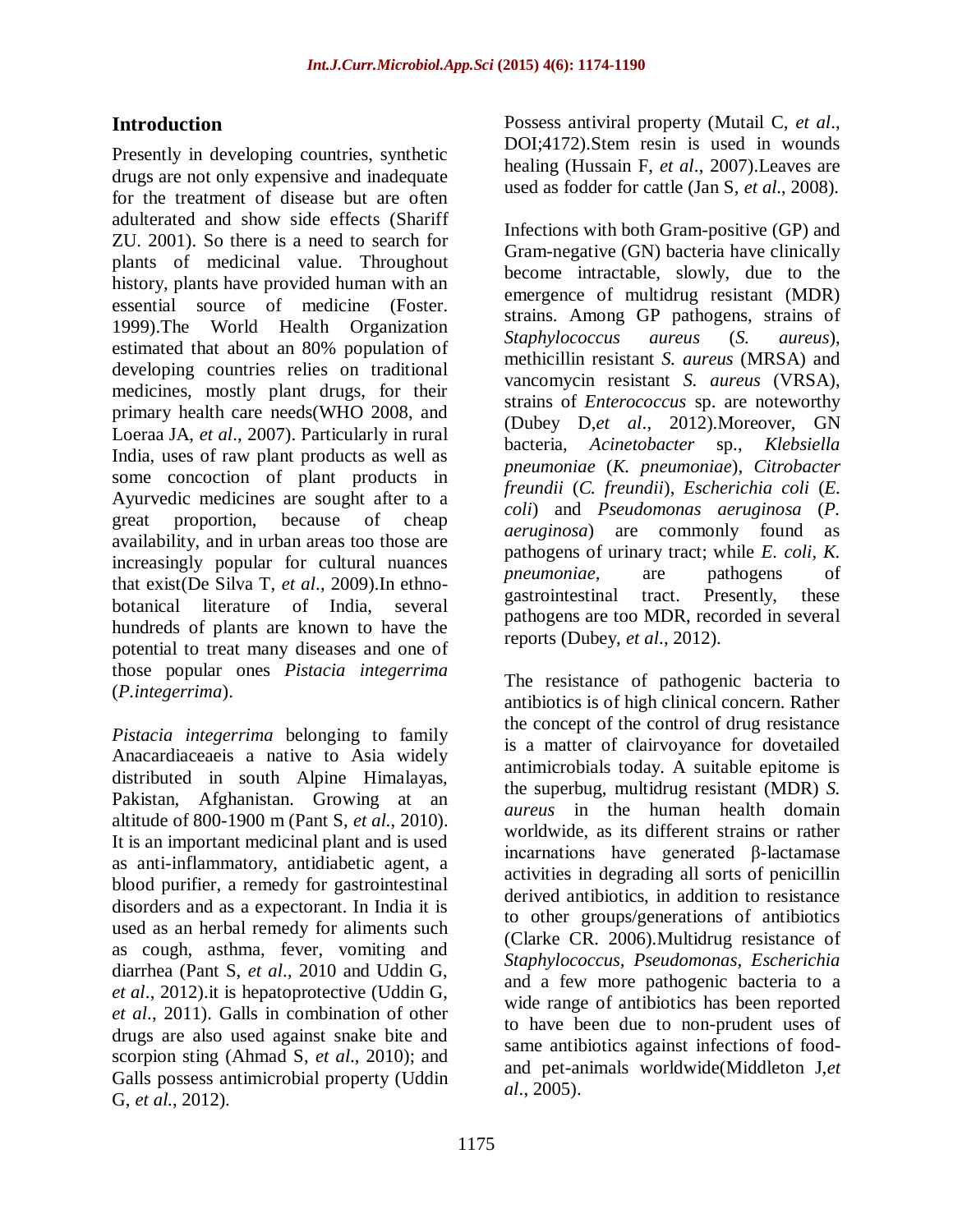Including man(Maple PAC, *et al*., 1989). MDR-MRSA strains carry resistance markers for other antibiotics and instances of resistance up to 23 antibiotics in some strains have been reported (Middleton J,*et al*., 2005).

The emergence of VRSA is of further concern. Today, the management of the consortium of MDR strains of both GN and GP pathogens has become increasingly difficult because of the β-lactamase production by *Staphylococcus, Bacillus, Pseudomonas, Proteus, Klebsiella, Neisseria, Salmonella, Haemophilus* and a few more pathogens(Rath S,*et al*., 2012);and pandrug resistance (PDR, resistance of bacteria to all antibiotics in present use) to different classes of antibiotics in GN ones (Falagas ME, *et al*., 1989).

Meek appreciation of failures in the control of MDR strains would be inhuman, which generates the impetus on a systematic global search for new drugs from natural resources like plants, worldwide (Davidovich C, *et al*., 2008 and Dubey D, *et al*., 2012); chemicals from plants could be chosen for the control in a future crusade against MDR pathogens. Moreover, accumulated ethnomedicinal reports of different countries lend themselves well to the basic information needed for further work on drug-targeting against MDR pathogens (Dubey D, *et al*., 2012).

In the present study, crude galls extracts of *Pistacia integerrima* with 5 solvents, hexane, chloroform, ethyl acetate, methanol and distilled water were used to monitor antibacterial property against 6 clinically isolated MDR bacterial strains and isolated the bioactive compound-1 from *Pistacia integerrima* characterize by TLC, IR and NMR spectral analysis.

### **Materials and Method**

#### **Preparation of Plant Extract**

The air-dried powdered galls material (in 40 g lots) of *Pistacia integerrima* was extracted with 400 mL volumes of solvents, hexane, chloroform, ethyl acetate, methanol and distilled water. By using soxhlet apparatus for solvent extraction done in a lot of 40 g of powder-mass was placed in the extractor and a volume of 400 mL of a solvent was used during 24 h of soxhletion, till colourless extracts precipitated in the extractor. After filtration, each extract was concentrated by the rotary evaporator.

The resultant sticky-mass was dried in a desiccator; the solid mass was stored in a suitable volume of 10% dimethyl sulphoxide (DMSO) with a drop of Tween-80. The solid extract was dissolved in a required volume of 10% DMSO and a drop of Tween-80 for a final concentration of 30 mg/mL. The stock concentration of each extract was maintained at 30 mg/mL, for further use.

### **Phytochemical Screening**

Extracts of galls of *Pistacia integerrima* using hexane, chloroform, ethyl acetate, methanol and distilled water were subjected to various chemical tests in order to determine the secondary plant constituents:

### **Test for the Presence of Anthraquinones**

An aliquot of 0.5 mL of the extract was shaken with 10 mLof benzene, filtered and an aliquot 5 mL of 10% ammonia solution was added to the filtrate and the mixture was shaken, the presence of a pink, red or violet colour in the ammoniac (lower) phase indicated the presence of anthraquinones (Sofowara A. 1993).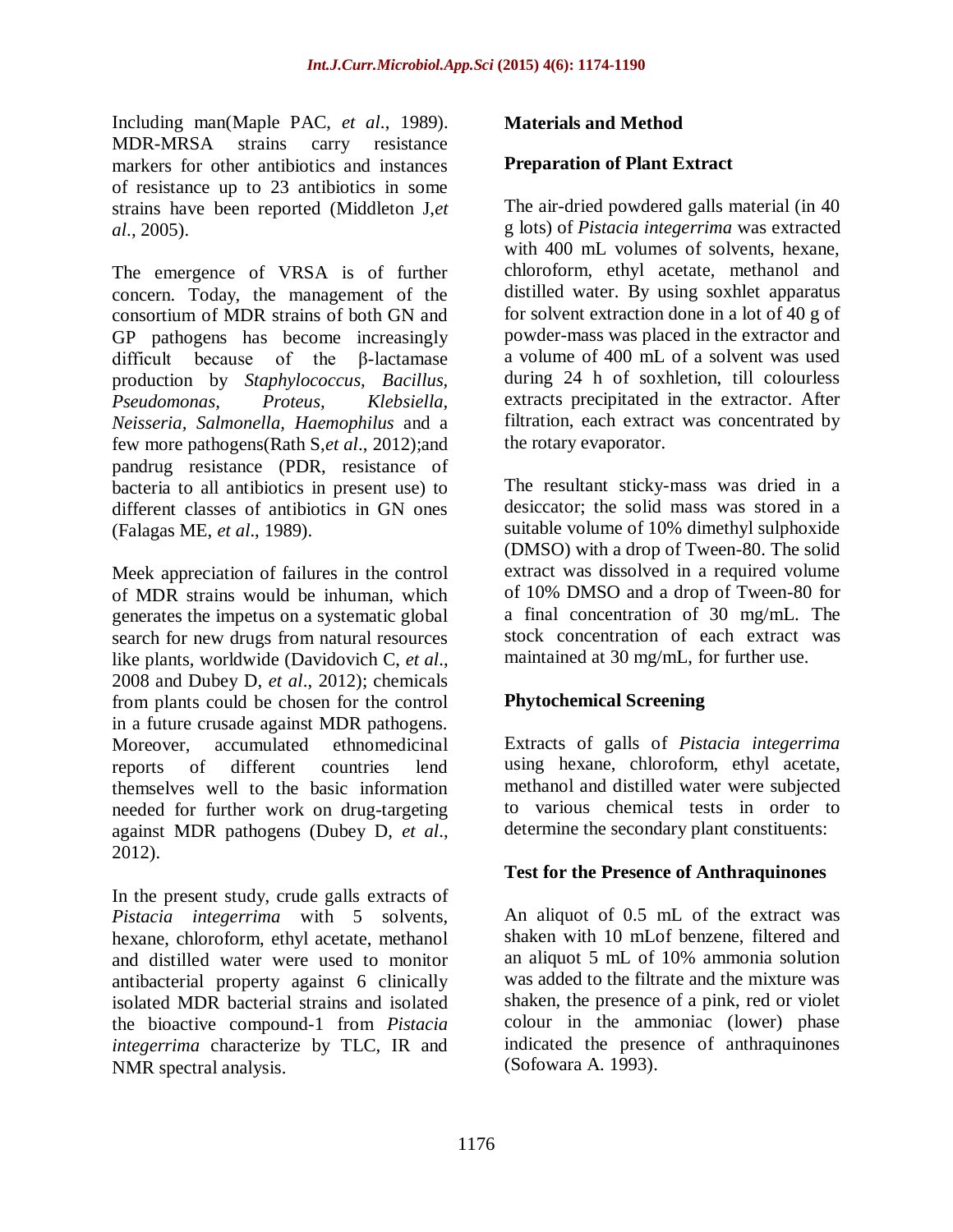# **Test for Saponins**

An aliquot of 0.5 mL of an extract was dissolved in an aliquot of 10 mL of distilled water in a test-tube was shaken vigorously for 30 s and then allowed to stand for 45 min. The appearance of a frothing, which persists on warming indicated the presence of saponins(Brain KR, *etal*., 1975).

# **Test for Flavonoids**

To a portion of the dissolved extract, a few drops of 10% ferric chloride solution were added. A green or blue colour indicated the presence of flavonoids (Brain KR, *etal*., 1975).

### **Test for Steroids/Terpenes**

A lot of 500 mg of the extract from the rotary evaporator was dissolved in an aliquot of 2 mL of acetic anhydride and cooled at 0 to 4°C, to which a few drops of 12 N sulphuricacid were carefully added. A colour change from violet to blue-green indicated the presence of a steroidal nucleus (Sofowara A. 1993).

### **Test for Tannins**

A fraction of 0.5 g of the extract was dissolved in 5 mL of water followed by a few drops of 10% ferric chloride. A blue black, green, or blue-green precipitate would indicate the presence of tannins (Brain KR, *etal*., 1975).

### **Test for Alkaloids**

A lot of 0.5 g of ethanol extract (from rotary evaporator) was stirred with an aliquot of 5 mL of 1% HCl on a steam bath and filtrated; to an aliquot of 1 mL of the filtrate, a few drops of Mayer's reagent was added, and to another aliquot of 1 mL of the filtrate, a few

drops of Dragendorff's reagent were added. Turbidity or precipitation in tubes due to either of these reagents indicated the presence of alkaloids in the extract (Brain KR, *etal*., 1975).

## **Test for Coumarins**

Moistened plant extract (0.5g) was taken in a small test tube and covered it with filter paper moistened with 1N NaOH. The test tube was placed for few minutes in boiling water. Then filter paper was removed and examined in UV light for yellow florescence to indicate the presence of coumarins(Brain KR, *etal*., 1975).

### **Isolation and Identification of Pathogenic Bacteria**

From (Kanchipuram Dist.) hospitalized patients of wards and cabins of Hospital, 6 bacterial strains (Three GP species, *S. aureus*, MRSA, VRSA.; and Three GN bacteria, *K. pneumoniae, E. coli and P. aeruginosa,*) were isolated. All these 6 strains were identified by standard biochemical tests and were maintained as axenic cultures in suitable media, as described previously (Dubey D,*et al*., 2012 and Rath S, *et al*., 2012).

Different clinical samples (Pus, Swabs, Urine, and Body Fluids) were collected from patients of wards, cabins, intensive care unit, neonatal care unit in the hospital, and were used for the growth of bacteria in nutrient agar,

MacConkey agar, blood agar, eosin methylene blue (EMB) agar, and xylose lysine deoxycholate (XLD) agar. Microbial type culture collection (MTCC) strain of each bacterium was used as the reference control during identification (see [Table 1\)](http://www.ncbi.nlm.nih.gov/pmc/articles/PMC4027298/table/apjtd-03-03-217-t01/).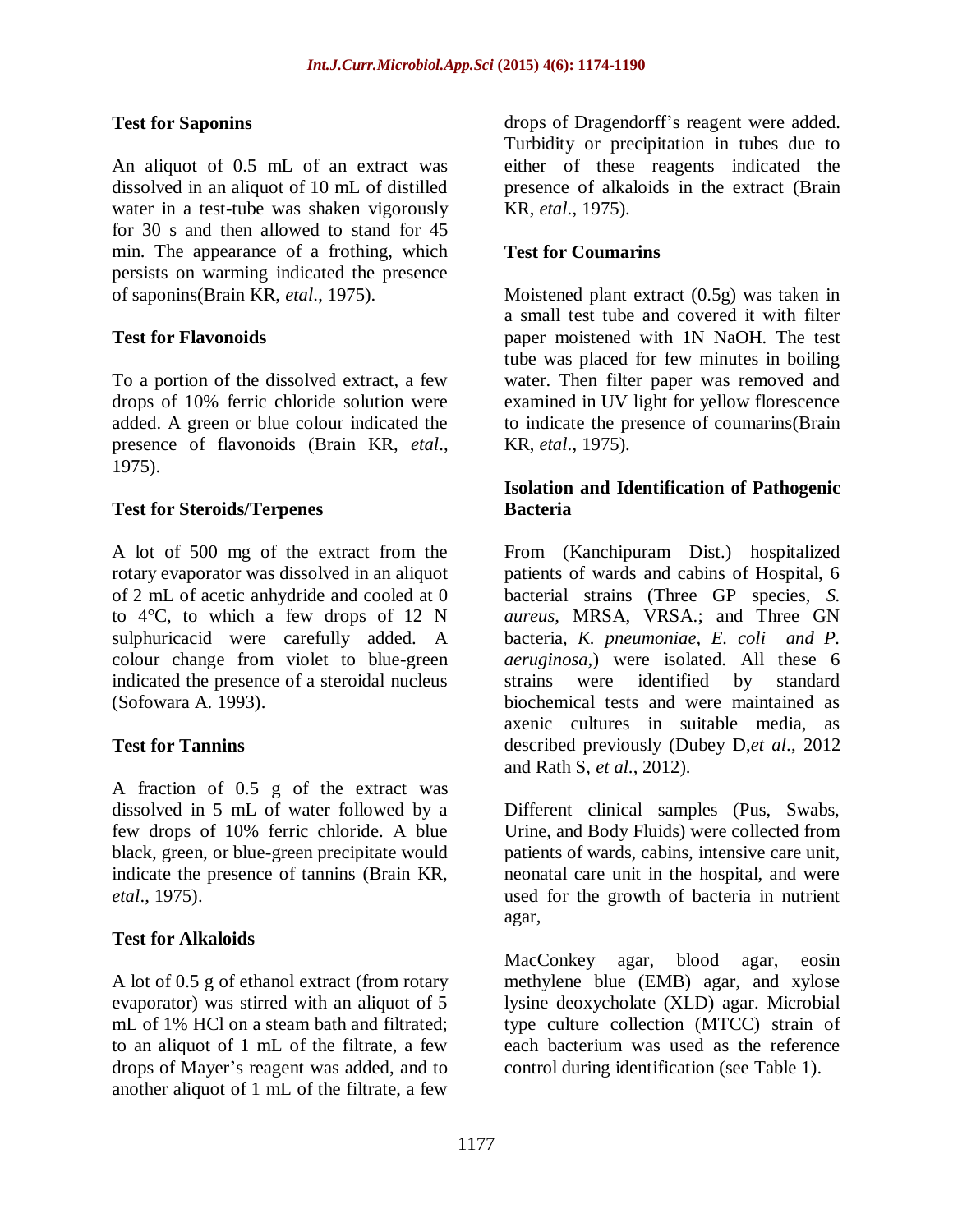### **Antibiotic Sensitivity Pattern**

All bacterial strains were subjected to antibiotic sensitivity test by Kirby-Bauer's method, using a 6 mm thick Mueller-Hinton agar medium, as described previously(Perez C, *et al*., 1990);and results were determined basing upon the standard guidelines(Clinical Laboratory Standard Institute Performance standard for antimicrobial susceptibility testing 2011). For the control, ciprofloxacin 30 µg/disc was used and it was sensitive to all test bacteria and its inhibition zone range was 16-19 mm.

### **Antibacterial Activity Tests**

Antibacterial activity tests were performed both by agar well diffusion and disc diffusion methods. For the agar well diffusion method (Rath S, *et al*., 2012).bacterial lawn was prepared as described previously (Perez C, *et al*., 1990). but the agar was 6 mm thick. Wells (6 mm depth) were punched in 30 min old agar lawn and each well was based by 50 µL molten MHA medium. Further, wells were filled with 100  $\mu$ L aliquots of 30 mg/mL solvent-extracts of *Pistacia integerrima* (diluted from the original stock by 10% DMSO to 30 mg plant extract/mL). Plates were incubated at 37°C for 24 h. Antibacterial activities were evaluated by measuring the diameter of zone of inhibition. It was confirmed that 10% DMSO had no inhibitory effect on the bacterium. Gentamicin 40 µg/mL was taken as the reference-control.

### **Antibacterial Activity and Determination of MIC and MBC**

Antibacterial activities of plant-extracts were recorded by the agar-well diffusion method, as described previously (Rath S, *et al*., 2012 and Perez C, *et al*., 1990). The

details of methods of determinations of minimum inhibitory concentration (MIC) and minimum bactericidal concentration (MBC) were described previously (Sahu MC, *et al*., 2012).

## **Isolation of Phytochemical Compound**

Chloroform fraction were selected on the basis of its antibacterial activity. Silica gel was used for column chromatography. Samples were loaded after adsorption on silica gel by making a uniform and even layer. Mobile phases starting from hexane to methanol in different ratios step by step were used. Different fractions obtained. All collected fractions were subjected to Thin Layer Chromatography (TLC). Solvent system used for TLC was chloroform and ethylacetate in the ratio of 50:50, 75:25, 40:60 but still minor impurities were observed. Further purification was carried out by preparative TLC. For mobile phase, chloroform and ethyl acetate were used in the ratio of 8:2. TLC plates were visualised under UV light at 254nm. A very fine single line was observed. Boundary lines were drawn and plates were cut from those boundaries to separate that part of TLC containing compound. Strips of TLC plates were cut in small parts, added in 250ml conical flask and first washed and ethanol successively 3-4 times to completely remove compound from the plate. Resultant sample were filtered and solvent was allowed to evaporate on rotary evaporator. Finally compound was confirmed for its purity and spectroscopic data were taken (Ahmad NS, *et al*., 2010).

The melting points were determined on a Perfit apparatus and are uncorrected. The IR spectra were recorded in KBr pellet on Win FT-IR S 135 Instrument (Bio-rad.USA).<sup>1</sup>H (300MHz) and  ${}^{13}C$  (75MHz) spectra were recorded by Brukerspectro- spin NMR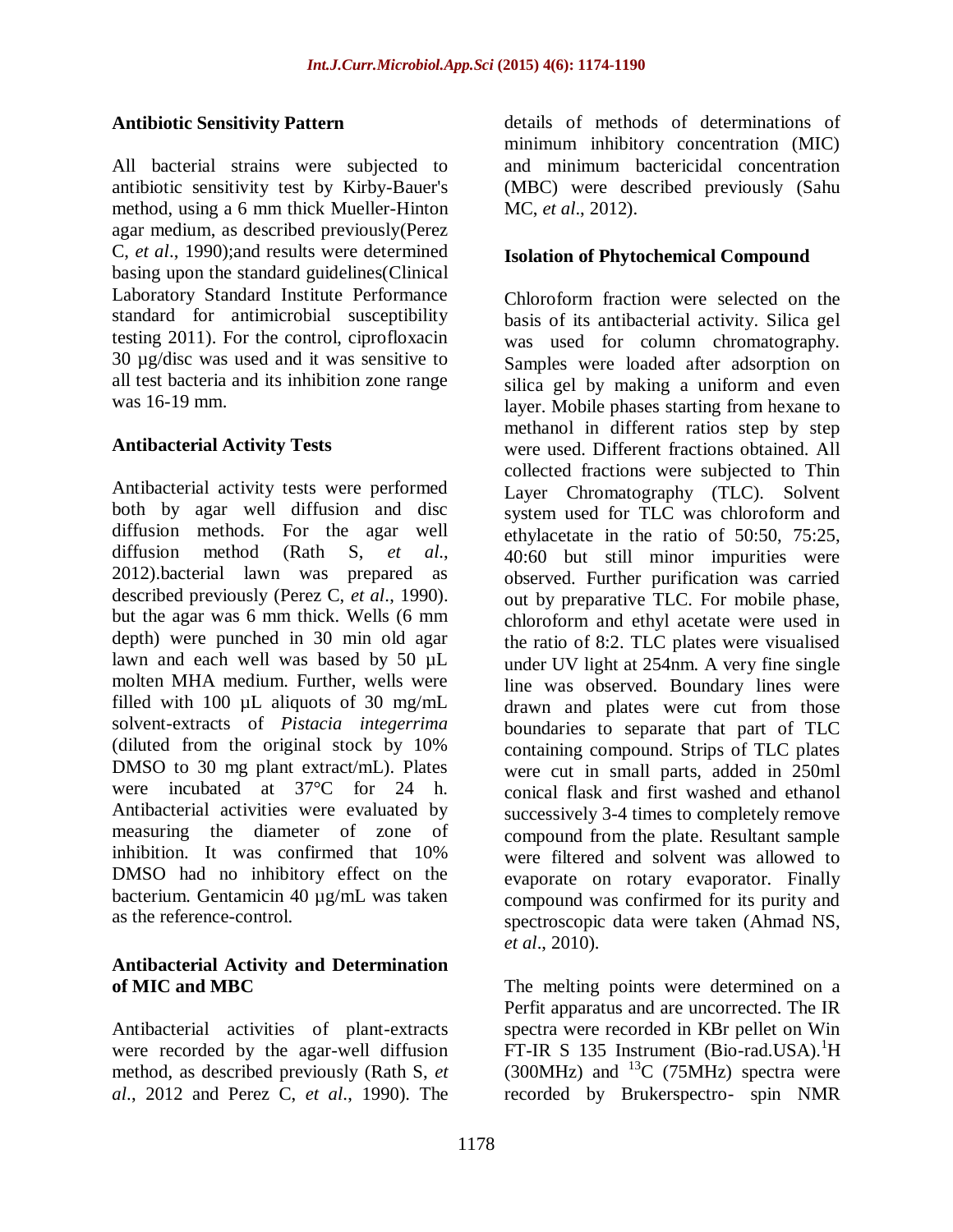instrument in CDCL<sup>3</sup>using TMS as internal standard. EIMS were scanned at 70 eV on jeol D-300 instrument (Jeol USA) (Ahmad S, *et al*., 2010).

#### **Results and Discussion**

#### **Isolation and Biochemical Identification of Bacteria**

Specific colony morphology of each pathogen was noted, for which a corresponding MTCC strain was used, parallely [\(Table 1\)](http://www.ncbi.nlm.nih.gov/pmc/articles/PMC4027298/table/apjtd-03-03-217-t01/). For example, After growth, a single colony was subjected to Gram-staining and basing upon it, other biochemical tests were performed for identification *E. coli* was negative for oxidase, Voges-Proskauer, citrate and urease tests; it was positive for catalase, indole, and methyl red, triple sugar iron and nitrate reduction tests. [\(Table 2\)](http://www.ncbi.nlm.nih.gov/pmc/articles/PMC4027298/table/apjtd-03-03-217-t02/).Similarly, the rest bacteria were typified. Three GPs, *S. aureus*, MRSA, VRSA. And three GNs, *E. coli, K. pneumonia.,* and *P. aeruginosa*, were isolated.

### **Phytochemical Analyses**

From phytochemical analyses, it was ascertained that alkaloids were present in galls-extracts, obtained with ethyl acetate, methanol and water. flavonoids were present in extracts, obtained with hexane, chloroform, ethyl acetate and water. Tannins obtained with chloroform, ethyl acetate and water extracts. Sterols were present in extracts, obtained with hexane and methanol. Coumarins were present in water extract only.

Anthraquinone were present in methanol extract, Saponins not present in any extracts; in water extract the maximum number of phyto-constituents and the hexane and chloroform extract had the least number

were noted, and extracts with the rest other solvents had medium levels of phytoconstituents [\(Table3\)](http://www.ncbi.nlm.nih.gov/pmc/articles/PMC4027298/table/apjtd-03-03-217-t03/)

### **Antibiotic sensitivity pattern**

Antibiotic profile of each bacterial strain was determined using specified antibiotic discs [\(Table 4\)](http://www.ncbi.nlm.nih.gov/pmc/articles/PMC4027298/table/apjtd-03-03-217-t04/).

It was recorded that antibiotics (µg/disc), gentamicin 30 was resistant to six bacteria; norfloxacin 300 was resistant to three and sensitive to Three strains; nitrofurantoin 300 was resistant to one and sensitive to five strains; amikacin 30 was resistant to one and sensitive to five bacteria; cefotaxime 30 was resistant to six; imipenem 10 was resistant to five and sensitive to one; piperacillin/tazobactam 100/10 was resistant to five and sensitive to one bacterium; gatifloxacin 30 was resistant to Three and sensitive to Three isolates; ofloxacin 5 was resistant to Three and sensitive to Three strains; netilmicin 30 was resistant to four and sensitive to two isolates; amoxyclav 30 was recorded as resistant to four and sensitive to two bacteria.

### **Antibacterial Activities**

Five pairs *P. integerrima* galls extracted with hexane, chloroform, ethyl acetate, methanol and water. Here screened for antibacterial activity against cited GP bacteria and three GN bacteria. Water extract only had the highest antibacterial activity against *E.coli*. [\(Table 5\)](http://www.ncbi.nlm.nih.gov/pmc/articles/PMC4027298/table/apjtd-03-03-217-t05/). Galls-extracts with water have shown significant antibacterial activity against all bacteria.

The maximum size of zone of inhibition had been recorded due to the water extract, as 15 mm against *K. pneumoniae and* MRSA which was 18 mm in the case of ciprofloxacin 30 µg/disc. Detailed information of antibacterial activities of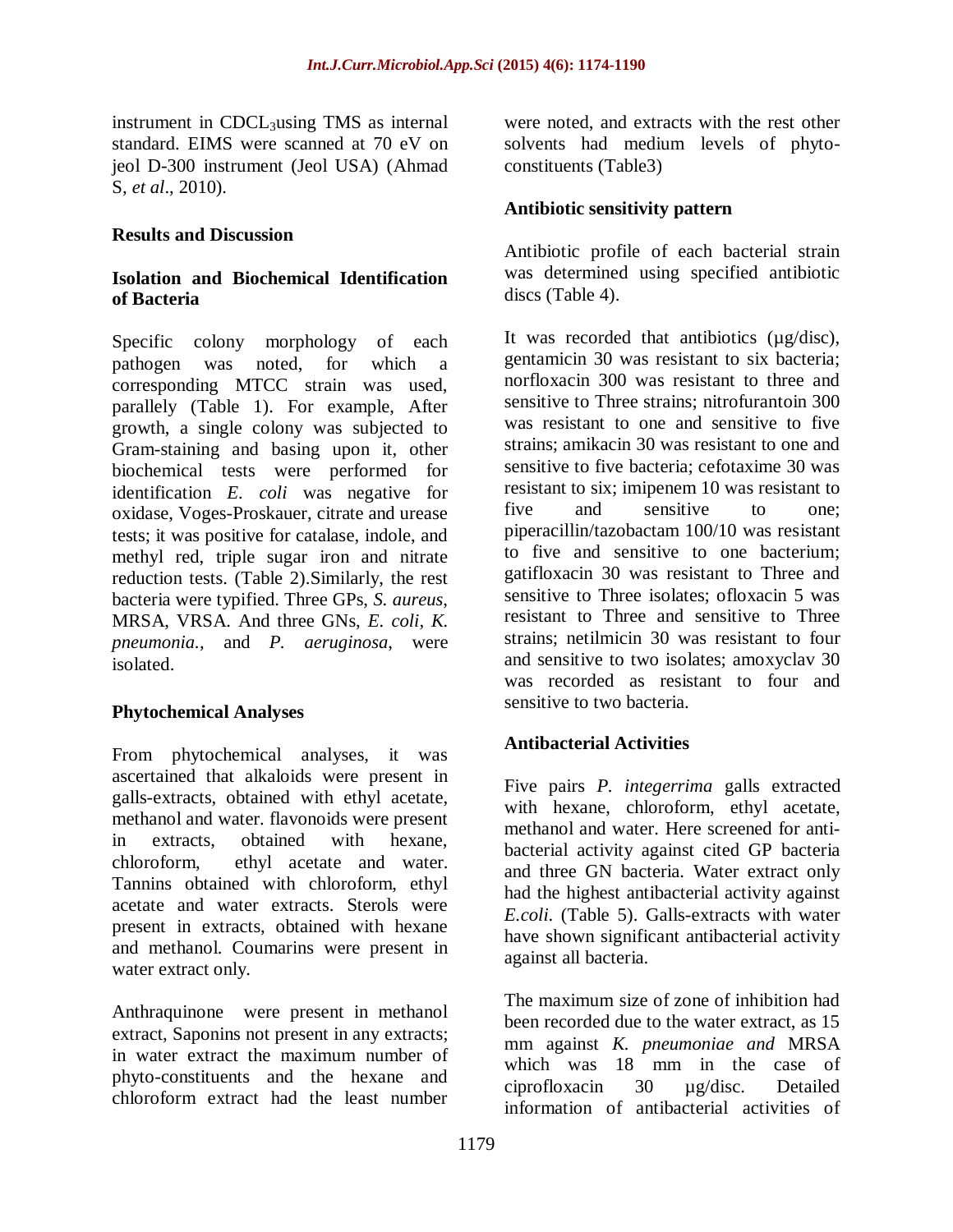extracts and inhibition zone sizes were recorded [\(Table 5\)](http://www.ncbi.nlm.nih.gov/pmc/articles/PMC4027298/table/apjtd-03-03-217-t05/)

# **MIC and MBC Values**

Particular galls-extracts obtained with different solvents that have shown significant antibacterial activity in the agarwell diffusion method were further used for the determination of MIC and MBC values with bacteria, in a 96-well micro-titre plate [\(Table 6\)](http://www.ncbi.nlm.nih.gov/pmc/articles/PMC4027298/table/apjtd-03-03-217-t06/). MIC values of all extracts ranged from 0.48 to 13.20 mg/mL, and MBC values ranged from 2.58to 30.00 mg/mL. The MIC value of the hexane extract ranged between 2.62 and 13.20 mg/mL, the MBC value ranged between 5.91 and 30.00 mg/mL; with chloroform extract, the MIC value ranged from 0.48 to 5.91 mg/mL, the MBC value ranged between 1.16 and 13.20 mg/mL; for ethyl acetate extract the MIC values ranged between 1.16 and 5.91 mg/mL, the MBC value was 2.58 to 13.20 mg/mL; the MIC value with the Methanol extract was 1.16- 5.91 mg/mL and the MBC value ranged between 2.62and 13.20 mg/mL. The MIC value with the water extract was 2.62-5.91 mg/mL and the MBC value ranged between 5.91 and 13.30 mg/mL.

With *E. coli*, hexane, chloroform, ethyl acetate, methanol not detected MIC value water extract as5.91 mg/mL. With *K. pneumoniae*, the lowest MIC was with the methanolic extract as 1.16 mg/mL, and the highest MIC value was with the hexane, chloroform, ethyl acetate extract as 5.91 mg/mL. With *P. aeruginosa*, the lowest MIC was with Methanol extract at 1.16 mg/mL, the highest MIC value was with hexane, chloroform, water extract as 5.91 mg/mL. With *S. aureus*, the minimum MIC value was as 0.48 mg/mL and with the chloroform extract, and the maximum MIC value was with the hexane and water extract as 5.91 mg/mL. With MRSA, the minimum MIC value was with ethyl acetate extract

1.16 mg/mL, the maximum MIC value was as 5.91 mg/mL, due to methanol and water extracts. With VRSA, the minimum MIC value was with the chloroform extracts as 1.16 mg/mL, and the maximum MIC value was with the hexane extract as 13.20 mg/mL.

With *E. coli*, hexane, chloroform, ethyl acetate, methanol not detected MBC value water extract as 13.30 mg/mL.With *K. pneumoniae*, the minimum MBC value was 2.62 mg/mL in methanolic extract and the maximum value with hexane, chloroform and ethyl acetate extract was 13.20 mg/mL. With *P. aeruginosa*, the minimum MBC value with methanol extract was 2.62 mg/mL, the maximum MBC value with hexane, chloroform and water extract was 13.20 mg/mL. With *S. aureus*, the minimum MBC value with chloroform extract was 1.16 mg/mL, while the maximum value with hexane and water extract was 13.20 mg/mL. With MRSA, the minimum MBC value with ethyl acetate extract was 2.58 mg/mL, the maximum value with methanol and water extract was 13.20 mg/mL. With VRSA, the minimum MBC value with chloroform extract was 2.62 mg/mL, the maximum value with hexane extract was 30.00 mg/mL.

# **Identification and Characterization of Compound Isolated From Chloroform Fraction**

Compound was obtained a white amorphous material, with a melting point range of 136- 139°C.Dried crystals were reconstituted in chloroform and spotted on silica TLC plates and TLC was carried out using mobile phase of chloroform ethyl acetate (8:2 ratio) was detected on plates as the pink spot at the R*f*value of 0.3 on staining with  $50\%$  H<sub>2</sub>SO<sub>4</sub>. The compound was found to be UV active at 254nm. IR and NMR spectral analysis were done. The IR spectral analysis revealed a broad peak at 3426.3 cm-1 for OH group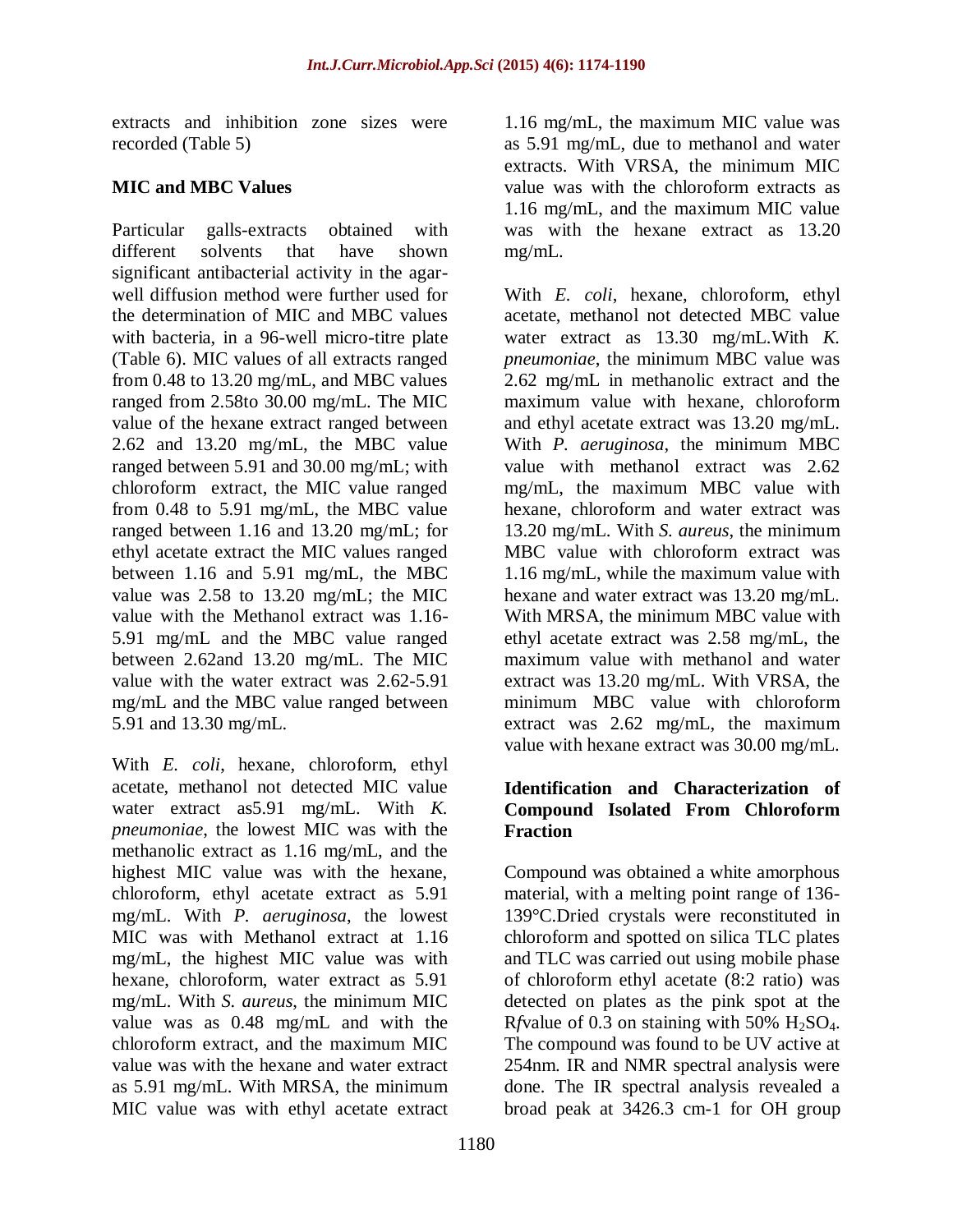The peaks at 2936, 2832, 2366 cm-1 indicate C=C group. The peaks at 1596.4 and 1032 cm-1 indicating the presence of C=O and C-O stretches, respectively (Yamaguchi, 1970). Elemental analysis and molecular weight determination indicated  $C_{29}$ -H<sub>50</sub>O as its molecular formula (Fig-2). In which IR peaks were obtained at 3426.89, 2924.52, 2855.1, 1738.51, 1057.31 cm-1. Further, evidence for its characterization came from its  $H$  NMR spectrum which exhibited a broad triplet at δ 5.36 and a multiple at 3.50 corresponding to H-6 olefinic proton and  $H-3\alpha$  proton respectively. Rest of protons appeared in the high field region in between 0.7-2.0 ppm.

The presence of flavonoids, tannins, alkaloids, sterols, coumarins and anthraquinonein galls-extracts was established; flavonoids were present in fourextract, whereas saponins absent in all extracts; alkaloids were present in three extracts, obtained with ethyl acetate, methanol and water, in this study. As reported, alkaloids, terpenoids, flavonoids, reducing sugar, soluble starch, and tannins were found in *P. integerrima* galls-extracts obtained with various fraction(Uddin G, *et al*., 2012);and alkaloids, tannins, flavonoids and sterols were recorded with *P. integerrima* stem bark chloroform and ethyl acetate fractions (Muhammad I, *et al*., 2011). Monoterpenes triterpenoids sterols, dihydromalvalic acid and flavonoids have been isolated from the different parts of *Pistacia* species (Ahmad NS, *et al*., 2010 and Ahmad NS, *et al*., 2008).

*Pistaciai ntegerrima* contain different phytochemicals including alkaloids, flavonoids, tannins, saponins, sterols and essential oils. Phytochemical analysis of *Pistacia integerrima* leaf was carried out and was found to contain carotenoids, triterpenoids, catechins and flavonoids (Ansari SH, *et al*., 1993 and Ansari SH,*et* 

*al*., 1994). *Pistacia integerrima* galls extracts presence alkaloids, terpenoids, flavonoids and tannins. Terpenoids and flavonoids in bark and leaves while roots of *Pistacia integerrima* were found to contain terpenoids and tannins. Fruits of *Pistacia integerrima* reported to possess tannins, essential oil, resin, pistacienoic acid, triterpene alcohol and triterpenoic acid (Prajapati ND, *et al*., 2006). Methanol extract and its ethyl acetate fraction of *Pistacia integerrima* were found to contain phenolics and flavonoids (Joshi UP, *et al*., 2009).

*Pistacia integerrima* represents one of those plants having broad-spectrum activities (Yamin B, *et al*., 2015). Antibacterial and antifungal activity of *Pistacia integrrima* stem were determined however, less antibacterial activity and more antifungal activity was observed (Aqil F, *et al*., 2003).

Crude and fractionated extracts of *Pistacia integerrima* stem were tested against different pathogenic bacteria. Crude extract showed maximum activity against *Pseudomonas picketti*. All fractions showed pronounced activity against *Salmonella setubal*and *Staphylococcus aureus,* however, maximum inhibition (19.66mm) were shown by aqueous fraction against *Bacillus subtilis* (Bibi Y, *et al*., 2011).Methanolic bark extract of *Pistacia integerrima* and solvent based fractions were subjected to anti-microbial activity and outstanding antibacterial activity was shown by ethyl acetate fraction against *Staphylococcus aureus*, however, extracts proved inactive for anti-fungal activity (Shafiqur Rahman, Ismail M, *et al*., 2011).

MRSA strains reported from Nepal were at 40.1% of the total bacterial isolates, and those strains were multiple resistant to trimethoprim/sulfamethoxazole, cephalexin, amikacin, ciprofloxacin and norfloxacin, in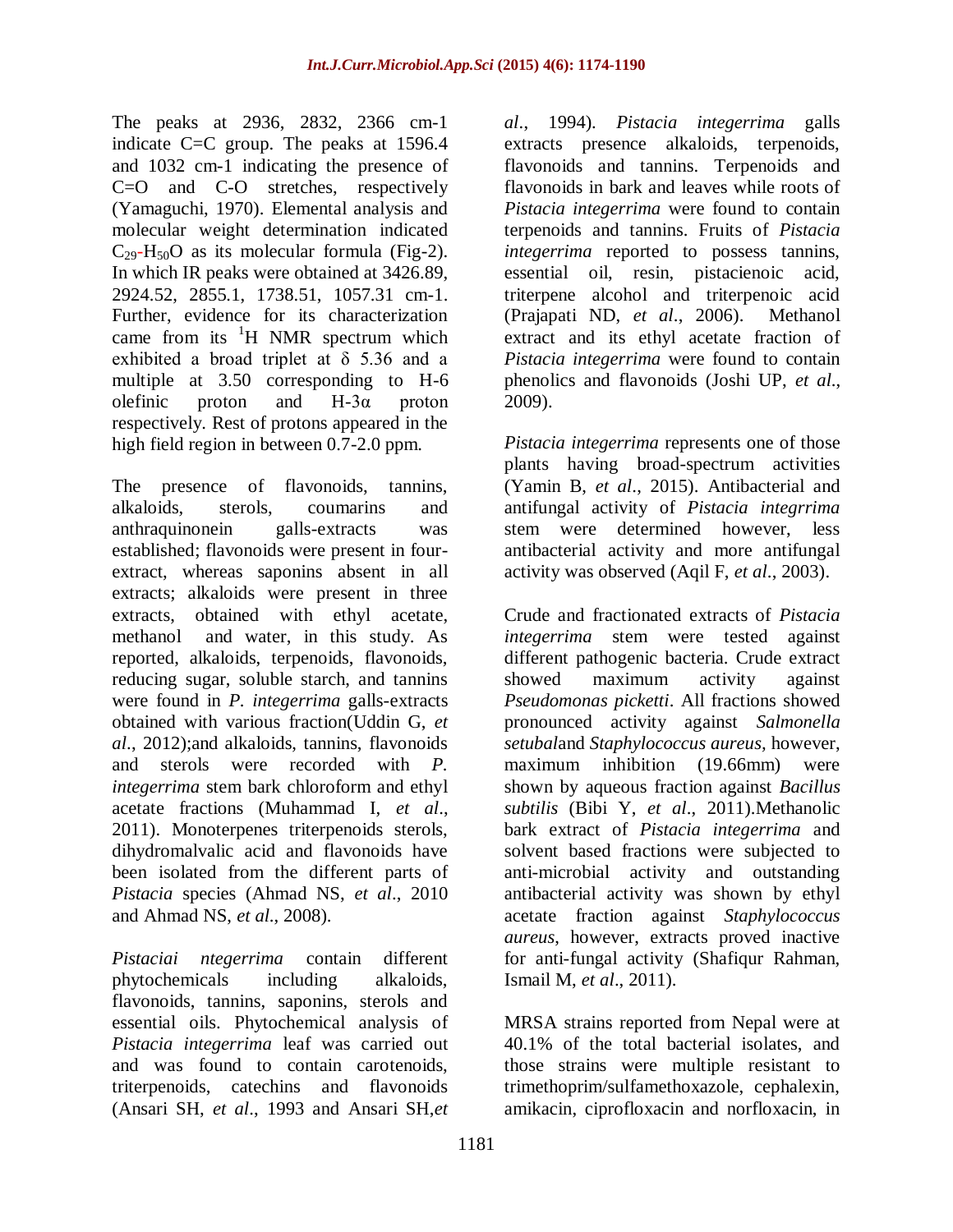addition to the usual penicillin derivatives, but all those were vancomycin sensitive (Tiwari HK,*et al*., 2009).

But the most effective way to prevent clinical crisis due to MRSA has been with daptomycin, nowadays (Holloway K. 2000 and Sorlozano A, *et al*., 2009). In Brazil, about 40% to 60% nosocomial infections in urinary and respiratory tracts, boils and surgical wound infections were by MRSA alone, and the presence of *mec*A gene with those was proved, probably because of such greater infection prevalence (Raja NS, 2007).In a study from Malaysia, it was reported that among 287 pathogens, 52% were GNs with *Proteus* sp. 25%, *P. aeruginosa* 25%, *K. pneumoniae* 15%, *E. coli* 9%, and the rest 45% were GP bacteria with *S. aureus* 40%, Group B *Streptococci* 25% and *Enterococcus* sp. 9%; antibiograms indicated the susceptibility to imipenem and amikacin in GN and vancomycin in GP bacteria(Kato T, *et al*., 1998).Among intracellular pathogens isolated, both *S. aureus* and *Staphylococcus epidermidis* were frequently present, the latter species being coagulase-negative *Staphylococcus*; and *S. aureus* strains were mostly MRSA. Indeed, *S. aureus* was not invasive intrinsically, but MRSA was reported as invasive through eye. Further, in a classical study from New York, it was reported that the colonization rate of MRSA was more in intravenous drug abusers (Berman DS, *et al*., 1987).

While analyzing the infection dynamics of pathogens, it was obvious that antibiotic sensitive pathogens have a limited capacity of virulence as the employed antibiotic controls them. At several levels, the host defence system also helps the control of pathogens when the later are in a smattering number.

Most often than not, an infection from a MDR bacterial strain leads to a disease, particularly when an emulating controlagent/antimicrobial is absent, *i.e.*, the employed antibiotic has been won over by it. Indeed, in the presence of a stress factor-an antibiotic, the bacterial cell undergoes intrinsic or acquired genetic changes via, conjugation/transformation, involving exchanges of resistance markers, exemplified with the *mar*-locus of *E. coli* [\(George AM,](http://www.ncbi.nlm.nih.gov/pmc/articles/PMC4027298/#b48) *et al*., 1983).if at least, the natural selection for the emergence of mutants is slow. Spontaneous mutation in bacteria occurs at the rate, 1 in  $10^7$  cells usually. Eventually, some drug-resistant mutant predominates with the replacement of all sensitive strains by the resistant strain, the later serving as if a doppelgänger. Since, the emergence of resistant mutants is a selfrepetitive process in conditions ideal for pathogens, serial/continual resistant events to a gamut of diverse antibiotics land at the emergence of multidrug resistance in a bacterium, at least in an aged/immunecompromised body. Indeed, the horizontal transfer of genetic materials from one organism to another appears faster than mutational changes, a phenomenon popularly called as, evolution of quantum leaps, operates naturally(Groisman EA, 1996). It is because, genes for the drugresistance mechanism are operative in antibiotic-producing cells, and those are transferred naturally to sensitive strains(Martinez JL, *et al* ., 2002), as an event of natural selection. Ultimately, antibiotic resistance remains as the clinical determinant of the pathogenesis. Slowly, the use of numbers of antibiotics for the control of infectious diseases in last decades have led to multiple resistances in one cell, the MDR strain of a species, paradigmatically with any of notorious pathogens.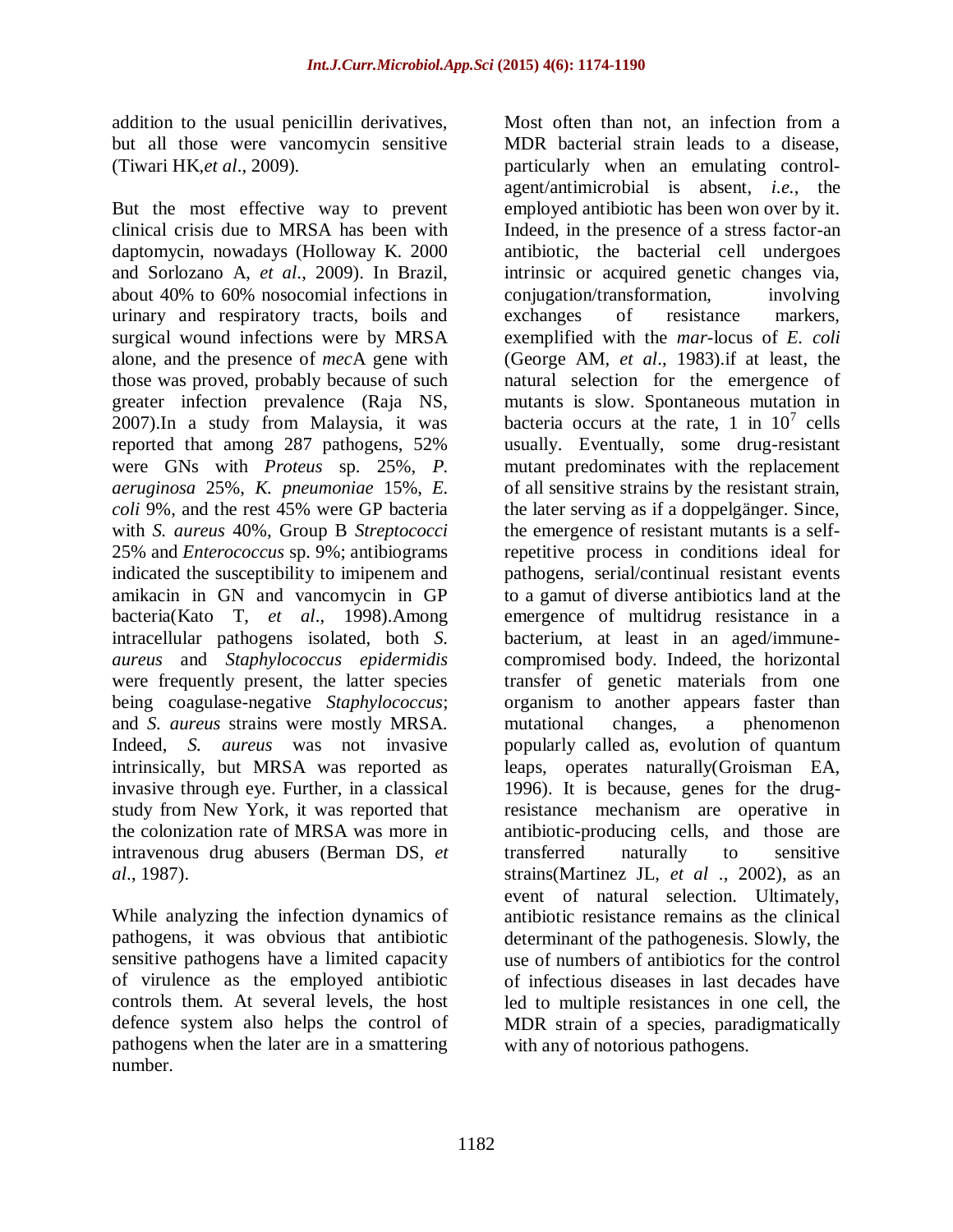#### *Int.J.Curr.Microbiol.App.Sci* **(2015) 4(6): 1174-1190**

| Bacteria                        | Standard strain  | Agar media     | Colony morphology                      |  |  |  |
|---------------------------------|------------------|----------------|----------------------------------------|--|--|--|
| E. coli                         | MTCC 443         | Nutrient agar  | Flat dry, irregular colonies           |  |  |  |
|                                 |                  | MacConkey agar | LF, flat dry pink, irregular colonies  |  |  |  |
|                                 |                  | EMB agar       | Flat dry, irregular colonies, with     |  |  |  |
|                                 |                  |                | metallic green colour                  |  |  |  |
| K. pneumoniae                   | <b>MTCC 4031</b> | MacConkey agar | LF, pink, mucoid colonies              |  |  |  |
| P. aeruginosa                   | <b>MTCC 1688</b> | Nutrient agar  | Large, irregular opaque colonies, with |  |  |  |
|                                 |                  |                | bluish green pigment                   |  |  |  |
|                                 |                  |                | Medium to large, smooth, entire,       |  |  |  |
| S. aureus, MRSA,<br><b>VRSA</b> | <b>MTCC 7443</b> | Blood agar     | slightly raised, creamy yellow, with   |  |  |  |
|                                 |                  |                | $green/\beta$ hemolytic colonies       |  |  |  |
|                                 |                  |                | As in blood agar without hemolytic     |  |  |  |
|                                 |                  | Nutrient agar  | activity                               |  |  |  |

### **Table.1** Isolation and Characterization of Pathogenic Clinical Isolates with Individual Colony Characteristics

MRSA: methicillin resistant S. aureus; VRSA: vancomycin resistant S. aureus; LF: lactose fermenting colonies; EMB: eosin methylene blue agar

#### **Table.2** Summary of Results of Biochemical Tests of Six Pathogenic Bacteria

| <b>Bacterium</b>         | Catalase | Oxidase | Indole | <b>MR</b> | VP    | Citrate | Jrease | <b>TSI</b> | NT    |
|--------------------------|----------|---------|--------|-----------|-------|---------|--------|------------|-------|
| E. coli                  | $+ve$    | -ve     | $+ve$  | $+ve$     | -ve   | -ve     | -ve    | A/G        | $+ve$ |
| K. pneumoniae            | $+ve$    | -ve     | $-ve$  | -ve       | $+ve$ | $+ve$   | $+ve$  | $A/GH_2S$  | $+ve$ |
| P. aeruginosa            | $+ve$    | $+ve$   | -ve    | -ve       | -ve   | $+ve$   | $+ve$  | -ve        | $+ve$ |
| S. aureus,<br>MRSA, VRSA | $+ve$    | $+ve$   | nd     | nd        | nd    | nd      | $+ve$  | nd         | nd    |

MR: methyl red; VP: Voges-Prausker; TSI: triple sugar iron; NT: nitrate reduction; A/G: acid and gas production; A/GH2S: acid-gas and hydrogen sulfide production; nd: not done; +ve: positive; -ve: negative

#### **Table.3** Qualitative Phytochemical Analysis of Extracts of *P. integerrima* galls with different Solvents

| <b>Constituents</b> | He | $\mathbb C\mathbf h$ | L) | <b>MeOH</b> | H <sub>2</sub> O |
|---------------------|----|----------------------|----|-------------|------------------|
| Alkaloids           |    |                      |    |             |                  |
| Coumarins           |    |                      |    |             |                  |
| Flavonoids          |    |                      |    |             |                  |
| Anthraquinone       |    |                      |    |             |                  |
| Saponins            |    |                      |    |             |                  |
| Tannins             |    |                      |    |             |                  |
| <b>Sterols</b>      |    |                      |    |             |                  |

He: Hexane;Ch: Chloroform; Et: Ethyl acetate; Me: Methanol; H<sub>2</sub>O: Water +: presence; -: absence of phytoconstituent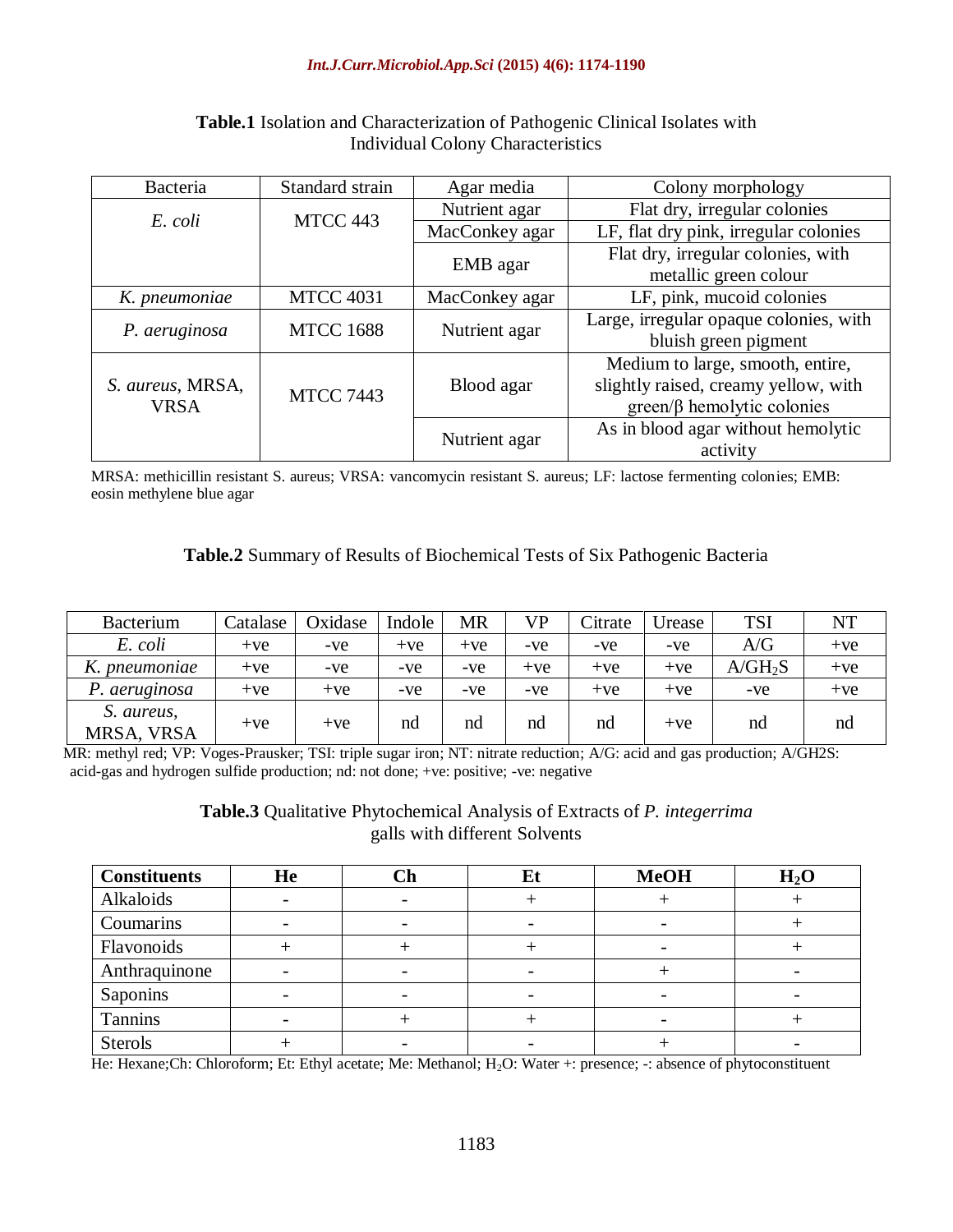#### *Int.J.Curr.Microbiol.App.Sci* **(2015) 4(6): 1174-1190**

| <b>Bacterium</b> | <b>Set of antibiotics</b> |                                                                                   |             |             |              |              |                   |              |             |             |             |                          |             |
|------------------|---------------------------|-----------------------------------------------------------------------------------|-------------|-------------|--------------|--------------|-------------------|--------------|-------------|-------------|-------------|--------------------------|-------------|
|                  | G                         | Of<br>Ce<br>Nf<br>Gf<br>Nt<br><b>N</b> <sub>x</sub><br>Ak<br>Va<br>Pt<br>Ox<br>Ac |             |             |              |              |                   |              |             |             |             |                          |             |
| E. coli          | $\mathbf R$               | $\mathbb{R}$                                                                      | S           | S           | R            | $\mathbb{R}$ | $\mathbf R$       | G            | $\mathbf R$ | S           | $\mathbf R$ | $\overline{\phantom{0}}$ |             |
| K.<br>pneumoniae | $\mathbf R$               | $\mathbf R$                                                                       | S           | S           | $\mathbf R$  | $\mathbb{R}$ | $\mathbf R$       | ຕ            | $\mathbf R$ | S           | $\mathbf R$ | -                        |             |
| P. aeruginosa    | $\mathbf R$               | $\mathbf R$                                                                       | $\mathbf R$ | S           | R            | S            | $\mathbf{C}$<br>د | ຕ            | $\mathbf R$ | $\mathbf R$ | $\mathbf R$ | -                        |             |
| <b>MRSA</b>      | $\mathbf R$               | S                                                                                 | S           | $\mathbf R$ | $\mathbf R$  | $\mathbf R$  | $\mathbf R$       | R            | S           | $\mathbf R$ | S           | Q<br>C                   | $\mathbf R$ |
| <b>VRSA</b>      | $\mathbb{R}$              | C<br>د                                                                            | S           | S           | R            | $\mathbb{R}$ | R                 | $\mathbb{R}$ | S           | $\mathbf R$ | $\mathbf R$ | R                        | $\mathbf R$ |
| S. aureus        | $\mathbf R$               | S                                                                                 | S           | S           | $\mathbb{R}$ | $\mathbf R$  | R                 | R            | S           | $\mathbf R$ | S           | S                        | S           |

**Table.4** Antibiogram of Clinically Isolated 6 Bacteria by the Disc-Diffusion Method with Antibiotics

Antibiotics (µg/disc): Ac: amoxyclav 30; Ak: amikacin 30; Ce: cefotaxime 30;G: gentamicin 30; Gf: gatifloxacin 30; I: imipenem 10;Nf: nitrofurantoin 300; Nt: netilmicin 30; Nx: norfloxacin 300; Of: ofloxacin 5; Ox: oxacillin 1; Pt: piperacillin/ tazobactam 100/10; Va: vancomycin 30. For *S. aureus*, oxacillin and vancomycin was used individually and lawns had no inhibition zone. R: resistance and S: sensitivity of a bacterium; -: antibiotic was not used. Data of the second repeated experiment are presented. All values are mean of duplicate readings

#### **Table.5** Antimicrobial Activity (zone of inhibition in mm) of *P. integerrima* galls

| <b>Bacteria</b>                                                                                                  | He  | Ch | Et | <b>MeOH</b> | $H_2O$ | Ciprofloxacin 30<br>$\mu$ g/disc |  |  |
|------------------------------------------------------------------------------------------------------------------|-----|----|----|-------------|--------|----------------------------------|--|--|
| E. coli                                                                                                          |     |    |    |             | 14     | 10                               |  |  |
| K. pneumoniae                                                                                                    | 13  | 14 | 13 | 10          |        | 18                               |  |  |
| P. aeruginosa                                                                                                    | 12. | 13 | 13 |             |        |                                  |  |  |
| S. aureus                                                                                                        | 14  | 13 | 12 |             |        | 19                               |  |  |
| <b>MRSA</b>                                                                                                      | 13  | 13 | 12 | 13          |        | 18                               |  |  |
| <b>VRSA</b>                                                                                                      | 12  | 13 | 13 |             |        | Ιð                               |  |  |
| He: Hexane; Ch: Chloroform; Et: ethyl acetate; MeOH: methanol; H <sub>2</sub> O: Water -: absence of inhibition. |     |    |    |             |        |                                  |  |  |

**Table.6** MIC and MBC values of Galls-Extracts with Different Solvents against MDR Bacteria (mg/mL)

| Bacteria         |            | He         | Ch         |            | Et         |            | <b>MeOH</b> |            | $H_2O$     |            |
|------------------|------------|------------|------------|------------|------------|------------|-------------|------------|------------|------------|
|                  | <b>MIC</b> | <b>MBC</b> | <b>MIC</b> | <b>MBC</b> | <b>MIC</b> | <b>MBC</b> | <b>MIC</b>  | <b>MBC</b> | <b>MIC</b> | <b>MBC</b> |
| E.coli           | <b>ND</b>  | <b>ND</b>  | <b>ND</b>  | <b>ND</b>  | <b>ND</b>  | <b>ND</b>  | <b>ND</b>   | <b>ND</b>  | 5.91       | 13.30      |
| K.pneumon<br>iae | 5.91       | 13.20      | 5.91       | 13.20      | 5.91       | 13.20      | 1.16        | 2.62       | 2.62       | 5.91       |
| P.aerugino<br>sa | 5.91       | 13.20      | 5.91       | 13.20      | 2.62       | 5.91       | 1.16        | 2.62       | 5.91       | 13.20      |
| <i>S.aureus</i>  | 5.91       | 13.20      | 0.48       | 1.16       | 2.62       | 5.91       | 2.62        | 5.91       | 5.91       | 13.20      |
| <b>MRSA</b>      | 2.62       | 5.91       | 2.62       | 5.91       | 1.16       | 2.58       | 5.91        | 13.20      | 5.91       | 13.20      |
| <b>VRSA</b>      | 13.20      | 30.00      | 1.16       | 2.62       | 5.91       | 13.20      | 5.91        | 13.20      | 5.91       | 13.20      |

MIC: minimum inhibitory concentration; MBC: minimum bactericidal concentration;He: Hexane; Ch: Chloroform; Et: ethyl acetate; MeOH: methanol;H2O: Water; ND: not done. Data of the second repeated experiment are presented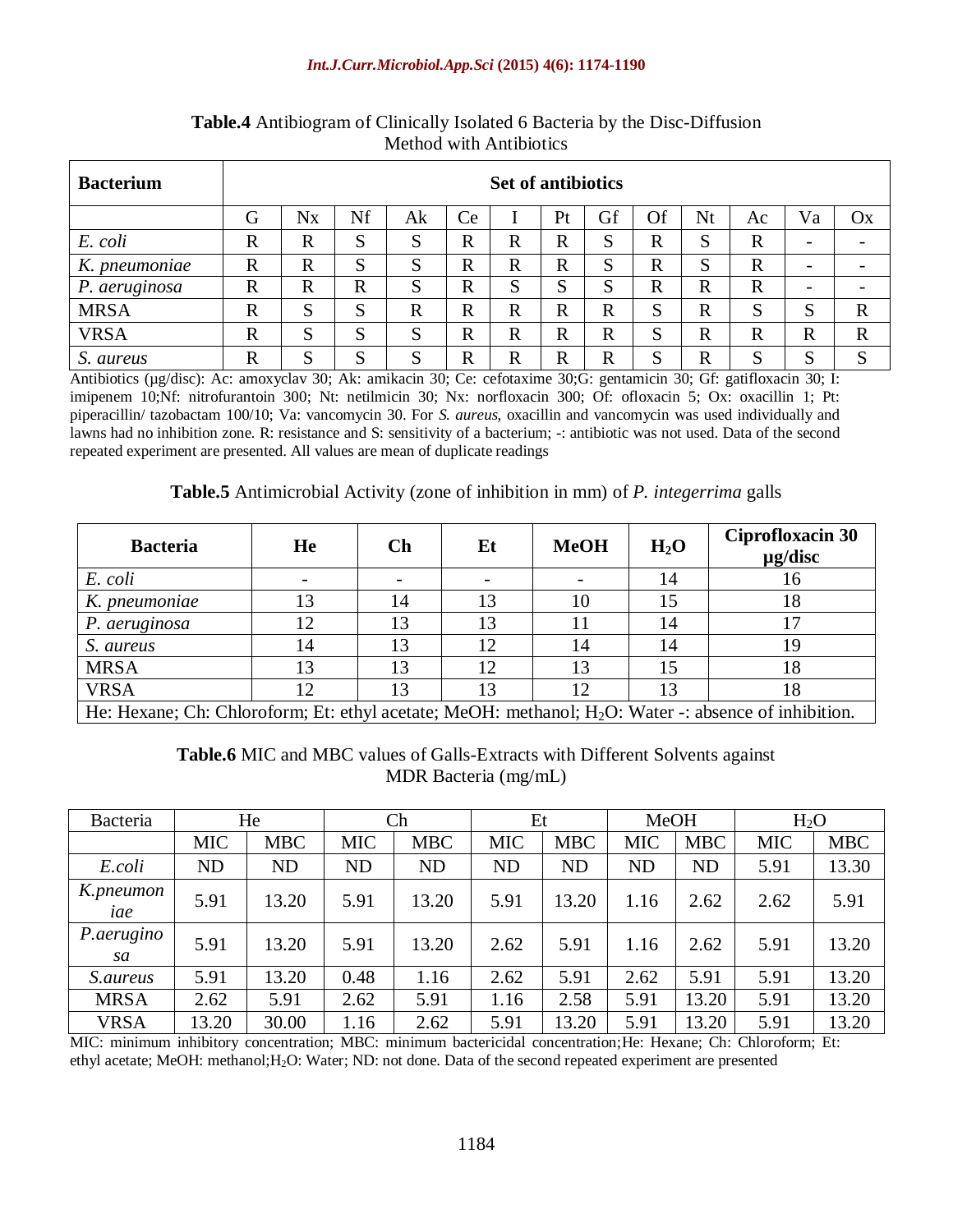**Fig.1** *Pistacia integerrima*: Galls



**Fig.2** Compound Isolated from Galls of *Pistacia integerrima*. β-Sitosterol



As conjectured from retrospective followups, it is clear that older antibiotics slowly became obsolete, by the resistant mechanism. The clinical concern is that antibiotic resistance was reported in several pathogenic bacteria for which, particular antibiotics were never applied. Is this the mechanism of the transformation of a harmless commensal to a perilous MDR pathogen in the present antibiotic era? Not surprisingly, drug resistant bacteria gain the capability of surviving and multiplying under stress conditions. The biological rule, any limiting condition for the majority would be an excellent opportunity for the minority. When in presence of a drug *in vivo*, all the drug sensitive strains are eliminated and the resistant strain survives, multiplies, and predominates, culminating in a disease. Drug resistant strains and their control by newer antibiotics are leitmotivs in the odyssey of the emergence of MDR and

PDR strains of umpteen pathogens in the last 4-5 decades and more. MDR-MRSA is the intractable, ghoulish example rising to a great notoriety of being marked as the superbug of health domain, worldwide (Dubey D, *et al*., 2013).

Different isolation studies were conducted on galls extract of *Pistacia integerrima* and led to purification of hydroxyldecanylarachidate, octadecan-9, 11-diol-7 one, β-sitosterol and pisticialanstenoic acid (Ahmed S, *et al*., 2010). Phenolic constituents characterised as 14′ phenoxytetradecany 3,5-dihydroxy benzoate (pistiphloro-glucinyl ester) 2,4′-phenoxy-*n*butyl-1′-(3-oxy-5-hydroxy) benzoic acid (pistaciaphenyl ether) 3 and 3′-(1,3 dihydroxy-5-phenoxy-1′,5′-dimethoxbenzene (pisticiphloro-glucinyl ether) (Ahmed S, *et al*., 2010). Furthermore ethyl gallate was isolated from galls of *Pistacia*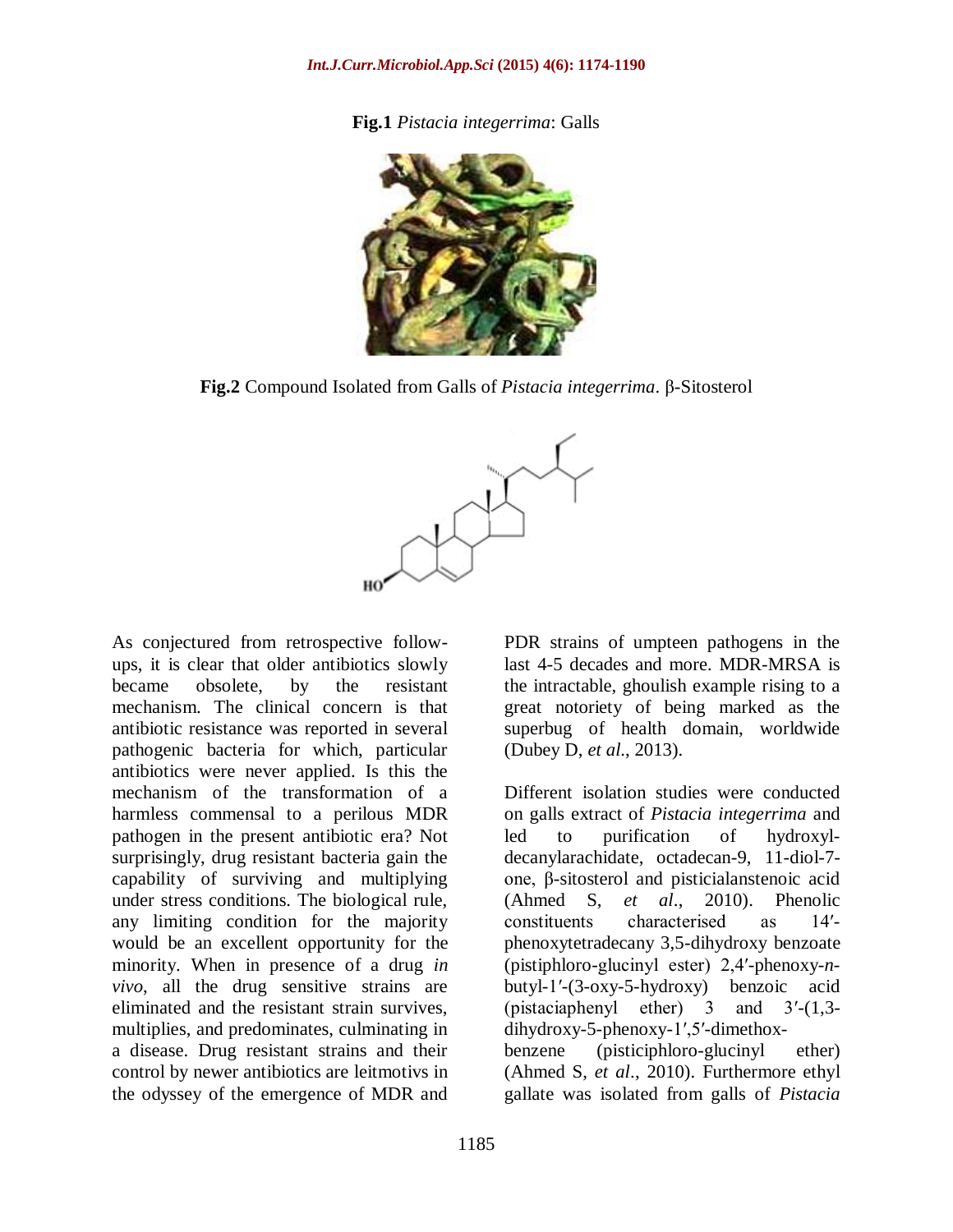*integerrima* and suggested good for antiinflammatory diseases (Mehla K, *et al*., 2011). Polyphenolic contents isolated from *Pistacia integerrima* leaves. β-sitosterol in addition to a new compound was isolated from cytotoxicchloroform and ethyl acetate fraction of methanol stem extract (Bibi Y, *et al*., 2011). Pistagremic acid was isolated from whole plant extract of *Pistacia integerrima* and exhibited significant leishmanicidal activity (IC (50): 6.71±0.09μM) against Leishmania major (DESTO) promastigotes in comparison to standard compound amphotericin (Uddin G, *et al*., 2011b).As reported molecular formula of β-sitosterol (Karan SK, *et al*., 2012);and reported characterized the presence of βsitosterol by <sup>1</sup>H NMR at  $\delta$  5.39 (1H, m H6) and 3.51 (1H, m H3)(Parveen S, *et al*., 2011).Also reported the presence and characterization of β-sitosterol in *Withania somnifera* L. in which broad peak was obtained in IR spectra at 37000-36000 cm-1 (OH group), 2790 (CH stretch), 2995 to 2995 cm-1 show resonance with the C=O group while NMR spectrum showed the existence of proton at 7.4 ppm and multiple at 3.4 ppm (Trivedi PC, *et al*., 2011).

As reported, β-sitosterol were found in TLC Presence of β-sitosterol has been reported in various plants, such as leaves of *Ocimum sanctum* (Rahman SMM, *et al*., 2009). Rhizomes of the *Stylochiton lancifolius* (Pateh U, *et al*., 2009). fruits of *Coryluscolurna* Linn (Akhtar P, *et al*., 2010); and *Solanum xanthocarpum* (Khanam S, *et al*., 2012).as well as in the tissue cultures of *Adhatodavasica* & *Ageratum conyzoides*(Sarin R, *et al*., 2011); and cell suspension culture of *Chrysanthemum coronarium* L (Kim HC, *et al*., 2005); and galls of the *P. integerrima* (Ahmad S, *et al*., 2010).

β-sitosterol is a natural micro-nutrient which

is found in the cells and membranes of all oil producing plants, fruit, vegetables, grains, seeds and trees. It has been proven to be a safe, natural and effective nutritional supplement and has shown amazing potential benefits in many diverse applications. Earlier experimental studies have shown its effectiveness as an antidiabetic, antioxidant, anti-cancer, anti-ulcer, anti-inflammatory, antipyretic and antistress agent. This natural micro-nutrient is also an effective immune booster and used in the treatment of prostate enlargement and HIV. Our study contributes to establish βsitosterol as potent antimicrobial agent at lower concentration against a wide range of bacteria. However, still more scientific evaluation and clinical trials are required to establish its therapeutic efficacy.

In conclusion from the recorded data, it could be taken that *P. integerrima* gallsextract could be used in treating infectious diseases, caused by the range of tested bacteria, as complementary and alternate medicine, since crude phyto-extracts of the plant could not be breached by MDR pathogenic bacteria. Apothecary would benefit from these findings of the plant for drugs of finesse, *i.e.*, non-microbial antimicrobials in the crusade against MDR pathogens.

# **Reference**

- Ahmad NS, Farman M, Najmi MH, Mian KB, Hasan A. "Pharmacological basis for use of *Pistacia integerrima* leaves in hyperuricemia and gout, *Journal of Ethnopharmacology.*  2008; 117 (3): 478-482.
- Ahmad NS, Waheed A, Farman M, Qayyum A. Analgesic and anti-inflammatory effects of *Pistacia integerrima* extracts in mice. *Journal of Ethnopharmacology.*2010; 129: 250- 253.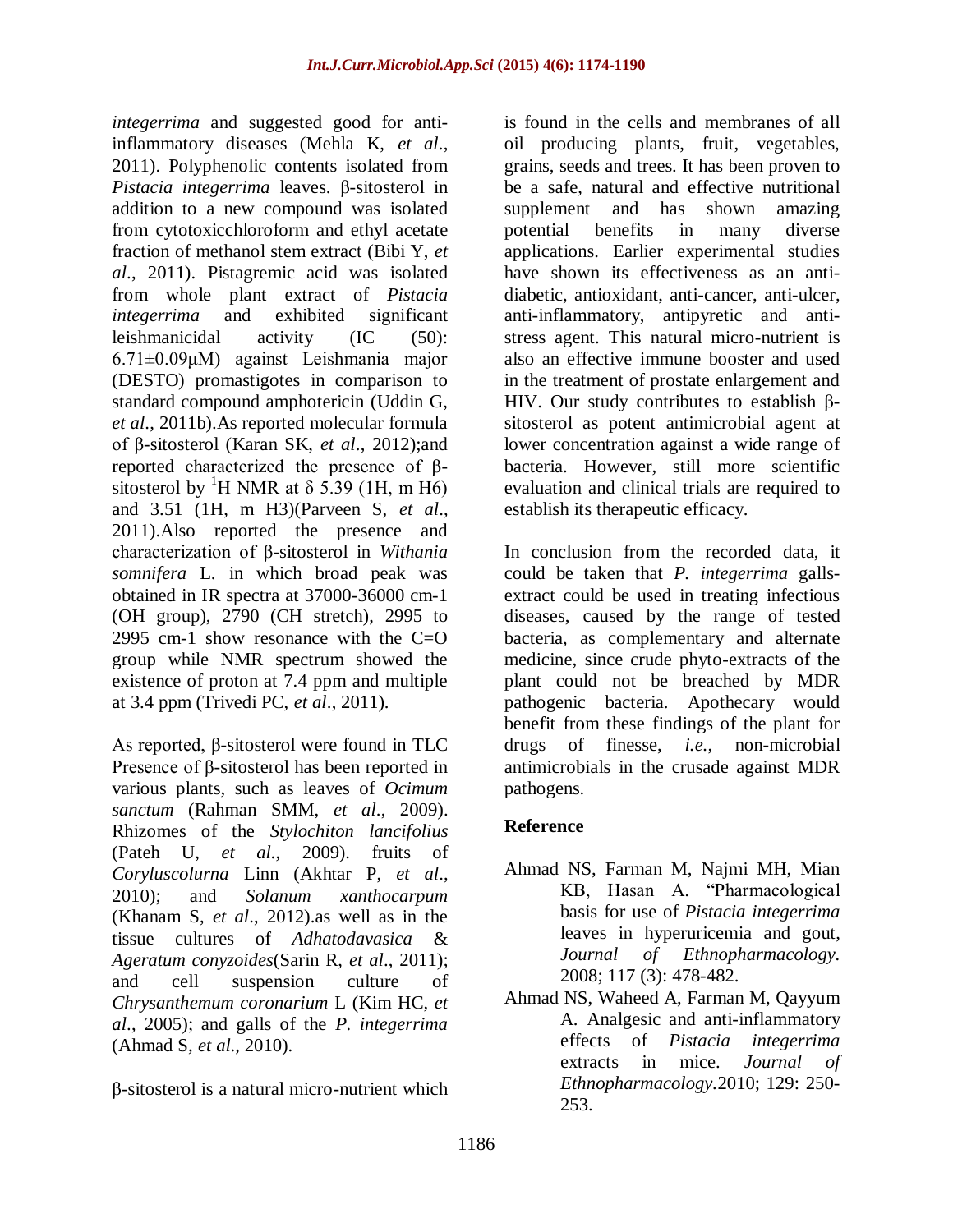- Ahmad S, Ali M, Ansari S.H, Ahmed F. Phenolic constituents from galls of *Pistacia integerrima* Stewart. *Ind. J. Chem*. 2010; 50B: 115-118.
- Ahmad S, Ali M, Ansari SH, AhmedF. Phytoconstituents from the galls of *Pistacia integerrima* stewart. *Journal Saudi Chem Soci*. 2010; 14:409-412.
- Akhtar P, Ali M, Sharma MP, Farooqi H, Khan HN. Phytochemical investigation of fruits of *Coryluscolurna* Linn. *Jphytol*.2010;2(3): 89-100.
- Ansari SH, Ali M, Qadry JS . Essential oils of *Pistacia integerrima* galls and their effect on the central nervous system.*Pharm. Biol.* 1993; 31: 89- 95.
- Ansari SH, Ali M, Qadry JS. New tetracyclic triterpenoids from *Pistacia integerrima* galls. *Pharmazie.* 1994; 49: 356-357.
- Aqil F, Ahmad I. Broad-spectrum antibacterial and anti-fungal properties of certain traditionally used Indian medicinal plants. *World J. Microbiol.Biotechnol*. 2003;19: 653-657.
- Berman DS, Schaefler S, Simberkoff S, Rahal J. *Staphylococcus aureus* colonization in intravenous drug abusers, dialysis patients and diabetics. *J Infect Dis*. 1987;155:829–831.
- Bibi Y, Nisa S, Chaudhary MF, Zia M. Antibacterial activity of some selected medicinal plants of Pakistan. *BMC Comp. Alt. M*ed. 2011; 11: 52.
- Brain KR, Turner TD. The practical evaluation of phytopharmaceuticals. Bristol: *Wright-Scientica*; 1975, p. 57-58.
- Clarke CR. Antimicrobial resistance.*Vet Clin Small Anim Pract*. 2006;36:987–1001.
- Clinical Laboratory Standard Institute Performance standard for antimicrobial susceptibility testing: twenty-first informational supplement; document M200-S21. *CLSI, Wayne*. 2011.
- Davidovich C, Bashan A, Yonath A. Structural basis for cross-resistance to ribosomal PTC antibiotics. *PNAS* (USA) 2008;105:20665–20670.
- De Silva T, et al. Delhi: Daya Publishing House; Traditional and alternative medicines, research and policy perspectives2009.
- Dubey D, Padhy RN. Surveillance of multidrug resistance of two Grampositive pathogenic bacteria in a teaching hospital and *in vitro* efficacy of 30 ethnomedicinal plants used by an aborigine of India. *Asian Pac Trop Dis*. 2012;2(4):273–281.
- Dubey D, Padhy RN. Surveillance of multidrug resistance of two Grampositive pathogenic bacteria in a teaching hospital and *in vitro* efficacy of 30 ethnomedicinal plants used by an aborigine of India. *Asian Pac Trop Dis*. 2012;2(4):273–281.
- Dubey D, Rath S, Sahu MC, Debata NK, Padhy RN. Antimicrobials of plant origin against TB and other infections and economics of plant drugs—Introspection. *Indian J Trad Know*. 2012;11:225–233.
- Dubey D, Rath S, Sahu MC, Pattnaik L, Debata NK, Padhy RN. Surveillance of infection status of drug resistant *Staphylococcus au reus* in an Indian teaching hospital. *Asian Pac J Trop Dis*. 2013;3(2):133–142.
- Falagas ME, Bliziotis IA. Pandrug-resistant Gram-negative bacteria: the dawn of the post-antibiotic era? *Int J Antimicrob Agent*. 2007;29:630–636.
- Foster. Medicinal Plant development in the United States.General Technical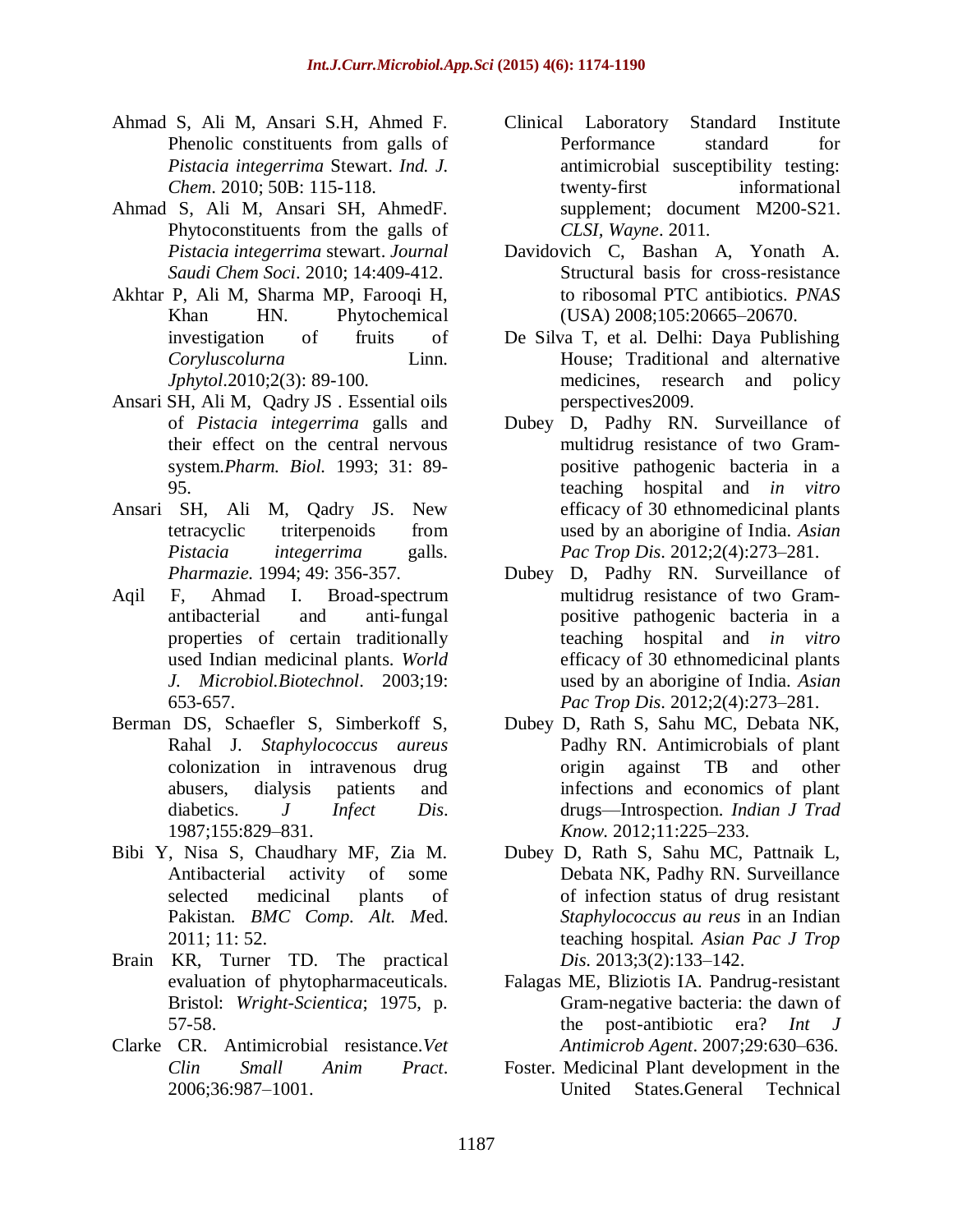Report. 1999;GRT-W:63.

- George AM, Levy SB. Gene in the major co-transduction gap of the *Escherichia coli* K-12 linkage map required for the expression of chromosomal resistance to tetracycline and other antibiotics. *J Bacteriol*.1983;155:531–540.
- Groisman EA. Pathogenicity islands: Bacterial evolution in quantum leaps. *Cell*. 1996;87:791–794.
- Holloway K. Antimicrobial resistance: the facts. essential drug monitor. *WHO*.2000;29:7–8.
- Hussain F, Shah SM, Sher H. Traditional resource evaluation of some plants of mastuj, district chitral, Pakistan. *Pak J Bot.*2007; 39:339-354.
- Jan S, Khan MA, Sirajud din Murad W, Hussain M, Ghani A. Herbal remedies used for gastrointestinal disorders in kaghan valley. *Pak J Bot.* 2008; 14:169-200.
- Joshi UP, Mishra SH.*In vitro* anti-oxidant activity of galls of *Pistaciaintegerrima. Pharmacologyonline.*2009;2: 763- 768.
- Karan SK, Mishra SK, Pal DK, Mondal A. Isolation of β- sitosterol and evaluation of antidiabetic activity of *Aristolochia indica* in alloxan induced diabetic mice with reference to *in-vitro* antioxidant activity. *J Med. Plant Res.*2012; 6(7): 1219- 1223.
- Kato T, Hayasaka S. Methicillin-resistant *Staphylococcus aureus* and methicillin-resistant coagulasenegative Staphylococci from conjunctivas of preoperative patients. *Jpn J Ophthalmol.*1998;42:461–465.
- Khanam S, Sultana R. Isolation of βsitoterol and stigmasterol as active immunomodulatory constituent from the fruits of *Solanum xanthocarpum*

(Solanaceae).*IJPSR*.2012;3(4): 1057- 1060.

- Kim HC, Chung HY, Lee SY, Kim YJ, Baek NI, Kim SH, Choi GW, Kim DK, Kwon BM, Park MH, Chung IS (2005) Production of β- sitoterol by cell suspension culture of *Chrysanthemum coronarium* L. *J Korian Soc Appl Bio Chem*.2005; 48 (4): 425-430
- Loeraa JA, Reyes-Ortizb C, Kuoa YF. Predictors of complementary and alternative medicine use among older Mexican Americans. Complement *TherapClinPrac*. 2007;13:224–231.
- Maple PAC, Hamilton-Miler JMT, Brumfitt W. World-wide antibiotic resistance in MRSA.*Lancet*. 1989;11:537–540.
- Martinez JL, Baqueoro F. Interactions among strategies associated with bacterial infection: pathogenicity, epidemicity, and antibiotic resistance. *Clin Microbiol Rev*. 2002;15:647–679.
- Mehla K, Balwani S, Kulshreshtha A, Nandi D, Jaisankar P, Ghosh B. Ethyl gallate isolated from *Pistacia integerrima* Linn. inhibits cell adhesion molecules by blocking AP-1 transcription factor. *Ethnopharmacol.* 2011;137: 1345- 1352.
- Middleton J, Fales W, Luby C. et al. Surveillance of *Staphylococcus aureus* in veterinary teaching hospitals. *J ClinMicrobiol*.2005; 43:2916–2919.
- Muhammad I,Shafiq-ur-R, Naveed M,Nadeem M, Muhammad A, Barkatullah, Javid H. Pharmacognostic and phytochemical investigation of the stem bark of *Pistacia integerrima* Stew ex Brandis.*Journal of Medicinal Plants Research*. 2011;5(16): 3891-3895.
- Mutai C, Keter L, Ngency L, Jeruto P. Effect of Triterpenoids on Herpes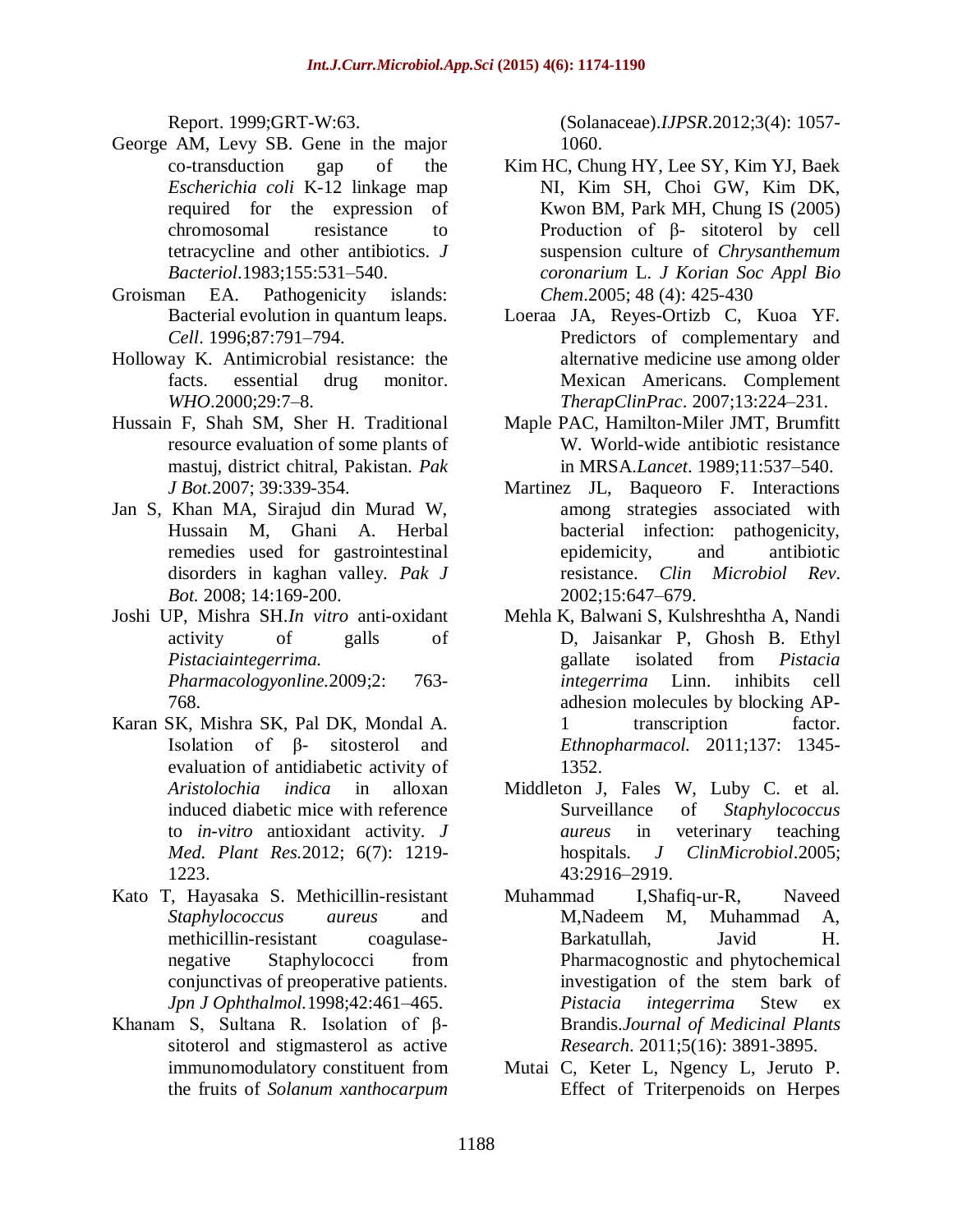Simplex Virus Type 1 (Hsv-1) Invitro Open Access Scientific Report 1: 40. DOI; 4172/Scientificreports.140.

- Pant S, Samant SS. Ethnobotanical observations in the mornaula reserve forest of kumoun, west Himalaya, India. *Ethnobotanical Leaflets*.2010; 14:193.
- Parveen S, Kader AMd, Muhit A Md, Haque E Md, Mosaddik A Md, Wahed MII Triterpenoids and phytosteroids from stem bark of *Crataevanurvala* buch ham. *JAPS* 2011;1 (9): 47-50.
- Pateh U, Haruna AK, Garba M, Iliya I, Sule IM, Abubakar MS, Ambi AA. Isolation of stigmasterol, β-sitoterol and 2- hydroxyhexadecanoic acid methyl ester from the rhizomes of the *Stylochiton lancifolius* Pyer and Kotchy (Araceae). *Nig J Pharm Sci*2009;8(1): 19-25.
- Perez C, Paul M, Bazerque P. Antibiotic assay by agar-well diffusion method. *ActaBiol Medicin Experim*1990; 15: 113-115.
- Prajapati ND, Purohit SS, Sharma AK, Kumar T.A Hand book of medicinal plants. 3rd Edition. Agrobios Hindustan Printing Press, Jodhpur, India, 2006.
- Rahman SMM, Mukta ZA, Hossain MA. Isolation and characterization of βsitoterol-D-glycoside from petroleum extract of the leaves of *Ocimum sanctamum* L. *As J Food Ag-Ind.*2009;2(1): 39-43.
- Raja NS. Microbiology of diabetic foot infections in a teaching hospital in Malaysia: a retrospective study of 194 cases. *J Microbiol Immunol Infect*. 2007;40:39–40.
- Rath S, Dubey D, Sahu MC, Debata NK, Padhy RN. Surveillance of multidrug resistance of 6 uropathogens in a teaching hospital and *in vitro* control

by 25 ethnomedicinal plants used by an aborigine of India. *Asian Pac J Trop Biomed*. 2012;2(Suppl 2):S818–S829.

- Rath S, Padhy RN. Surveillance of multidrug resistance of 10 enteropathogens in a teaching hospital and *in vitro* efficacy of 25 ethnomedicinal plants used by an Indian aborigine. *Asian Pac J Trop Biomed.* 2012;2(Suppl 1):S336-S346.
- Sahu MC, Debata NK, Padhy RN. Antibacterial activity of *Argemonemexicana* L. against multidrug resistant *Pseudomonas aeruginosa*, isolated from clinical samples. *Asian Pac J Trop Biomed*. 2012; 2(Suppl 2):S800–S807.
- Sarin R, Bansal N. Phytosterol from invivo and invitro cultures of two medicinal plants viz. *Adhatodavasica*and *Ageratumconizoidus*.*IJRAP*.2011; 2(3): 927-930.
- Shafiqur Rahman, Ismail M, Muhammad N, Ali F,Chishti K.A, Imran M. Evaluation of the stem bark of *Pistacia integerrima* Stew ex Brandis for its anti-microbial and phytotoxic activities. *African J.Pharm. Pharmacol*. 2011; 5: 1170- 1174.
- Shariff ZU. Modern Herbal Therapy for Common Ailments. Nature of Pharmacy Science Spectrum Books Limited. 2001;1:84.
- Sofowara A. Medicinal plants and traditional medicine in Africa. Ibadan: *Spectrum Books*; 1993, p. 151-153.
- Sorlozano A, Gutiérrez J, Roman J, Liebana J, Piedrola G. Activity of daptomycin against multiresistant clinical isolates of *Staphylococcus aureus* and *Streptococcus agalactiae*. *Microb Drug Resist*. 2009;15:125–